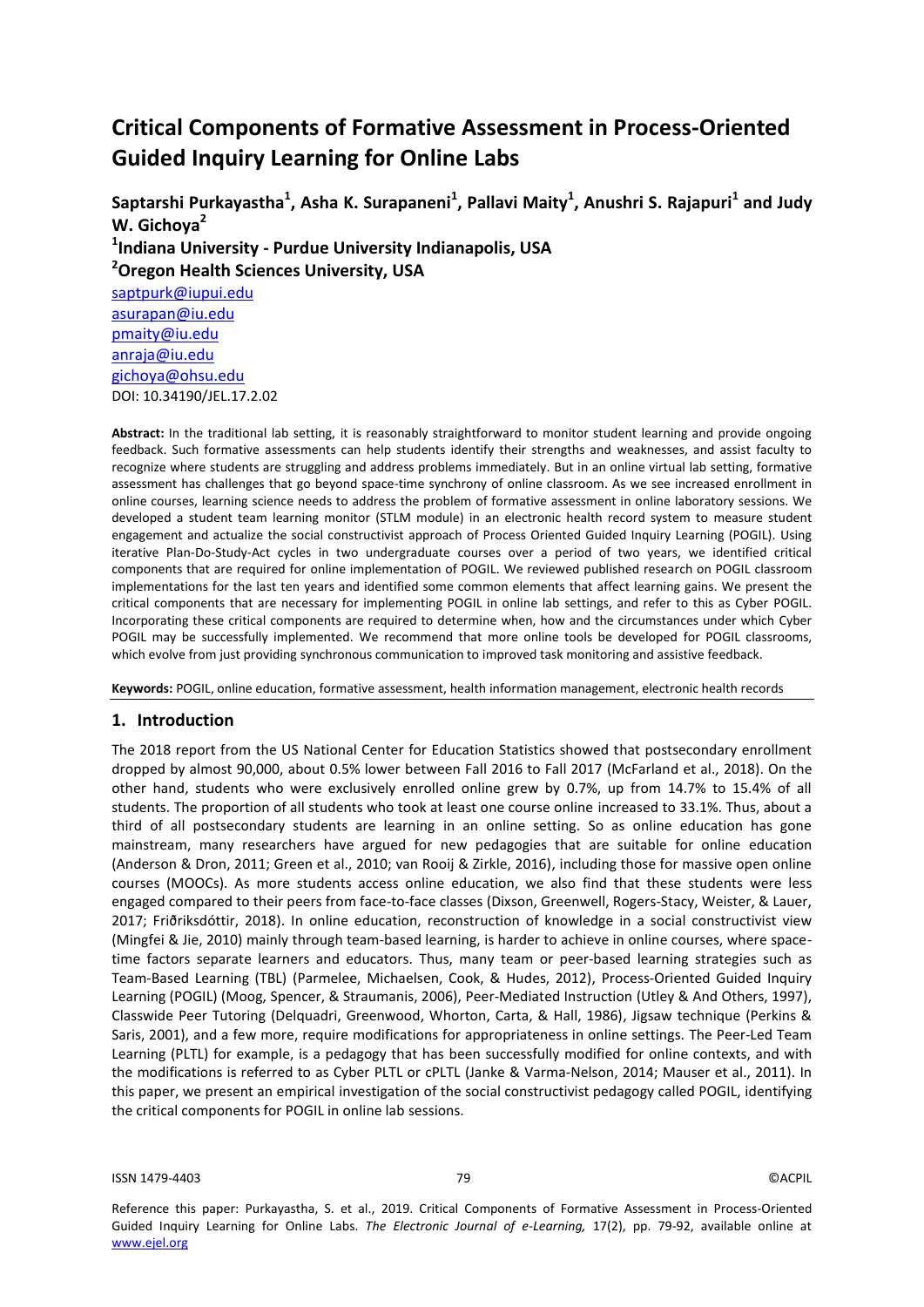### *The Electronic Journal of e-Learning Volume 17 Issue 2 2019*

The BS in Health Information Management (HIM) undergraduate program at Indiana University-Purdue University Indianapolis (IUPUI) is a 68-year-old degree program and is now entirely online. HIM and Health Informatics are interdisciplinary fields which integrate biomedical sciences, information sciences, and computer science. We have employed a multitude of online engagement techniques: project-based learning and active learning strategies using virtual labs to engage students, but low engagement and lack of skills, observed when students enroll into graduate education, continues to be a serious issue. To solve the challenges of identifying online student engagement, being able to provide formative assessment and engage students with hands-on, team-based learning strategies in an online setting, we designed a novel monitoring tool called Student Team-Based Learning Monitor (STLM) (Purkayastha, Surapaneni, & Maity, 2018) on OpenMRS, an open-source electronic health record (EHR) system. For the POGIL and STLM implementation we selected two courses from the HIM program for implementation, M200 - Database Design for HIM and M220 -Health informatics for Decision Support. These two courses focus on students gaining process skills related to the design of electronic health record systems and database management systems for health care. The HIM M200 is also a general education course that is taken by students from different majors. Between the study periods of Spring 2017 and Fall 2018, students from 8 different majors had taken the course. Thus, we identify these courses and appropriate to identify the critical components, where hands-on labs play a critical role in students gaining process skills. The HIM field is moving towards broader use of technology and informatics (Bloomrosen & Berner, 2017; Gibson, Dixon, & Abrams, 2015), making it essential for students to have handson experience in using and innovating using technology. Thus, many education programs are in the transition to offer online courses with lab sessions, and our paper might be of interest to that audience.

To measure and track student engagement within the virtual lab setting, we developed the STLM tool in an electronic health record system and introduced in these two courses with the objective of monitoring students' activities and provide the efficient ways to complete a given task. Our main innovation of STLM has been presented elsewhere (Purkayastha, Surapaneni, et al., 2018). Features of this tool include capturing the user page navigation activity, onscreen annotations, SQL query execution, creating and exporting block/entity/workflow diagrams and comparison of task performed with other members of the group. These features were developed based on the POGIL activities designed for the two courses.

In this paper, we start by discussing the importance of formative assessment as a high-impact instructional practice. We then review published research on POGIL pedagogy in the last ten years, focusing on themes, critical components, course context and impact on student learning. We then present a contextual overview of our implementation of STLM and how it aids in the POGIL pedagogy. We empirically identify some of the critical components of POGIL which required adaptation due to the online setting, and how these were implemented into two HIM courses for three iterations of Plan-Do-Study-Act over a period of two years. We then describe the features of the STLM tool that helps to formative assessment in team-based knowledge construction, which is central to the POGIL approach.

# **2. Formative assessment and critical components**

The use of early assessment to check if the learner understands things correctly is an age-old tradition in the practice of teaching, later conceptualized as formative assessment (Nicol & Macfarlane‐Dick, 2006; Sadler, 1989, 1998). Proponents of formative assessment have often called it "a high-impact instructional practice," and as the single most effective intervention to increase student learning (Briggs, Ruiz‐Primo, Furtak, Shepard, & Yin, 2012). On the one hand, Black & Wiliam (2009) developed a theory of formative assessment, but on the other hand, Bennett (2011) in the critical review of formative assessment says that the term does not have a well-defined set of artefact or practices. So, what do we understand by formative assessment? Formative assessment, for the purposes of this paper, is the process of teaching to recognize and respond to student learning in order to enhance it, during the process of learning (Bell & Cowie, 2001; Cowie & Bell, 1999). It involves both the planned as well as the interactive, just-in-time practices to interpret student learning and take action to enhance the learning. Planned formative assessment involves formulating the content in a way that students participate and express their understanding of concepts, which usually tends towards the class as a whole. Interactive formative assessment involves the teacher to notice, recognize and respond to an individual or groups of students. However, as classrooms have moved to online and blended learning settings, researchers have also reconceptualized formative assessment (Gikandi, Morrow, & Davis, 2011). Techniques applied by individuals, peers, and teachers for formative assessment in these settings involve the use of online tools such as self-test quizzes, discussion forums and e-portfolio (Gikandi et al., 2011).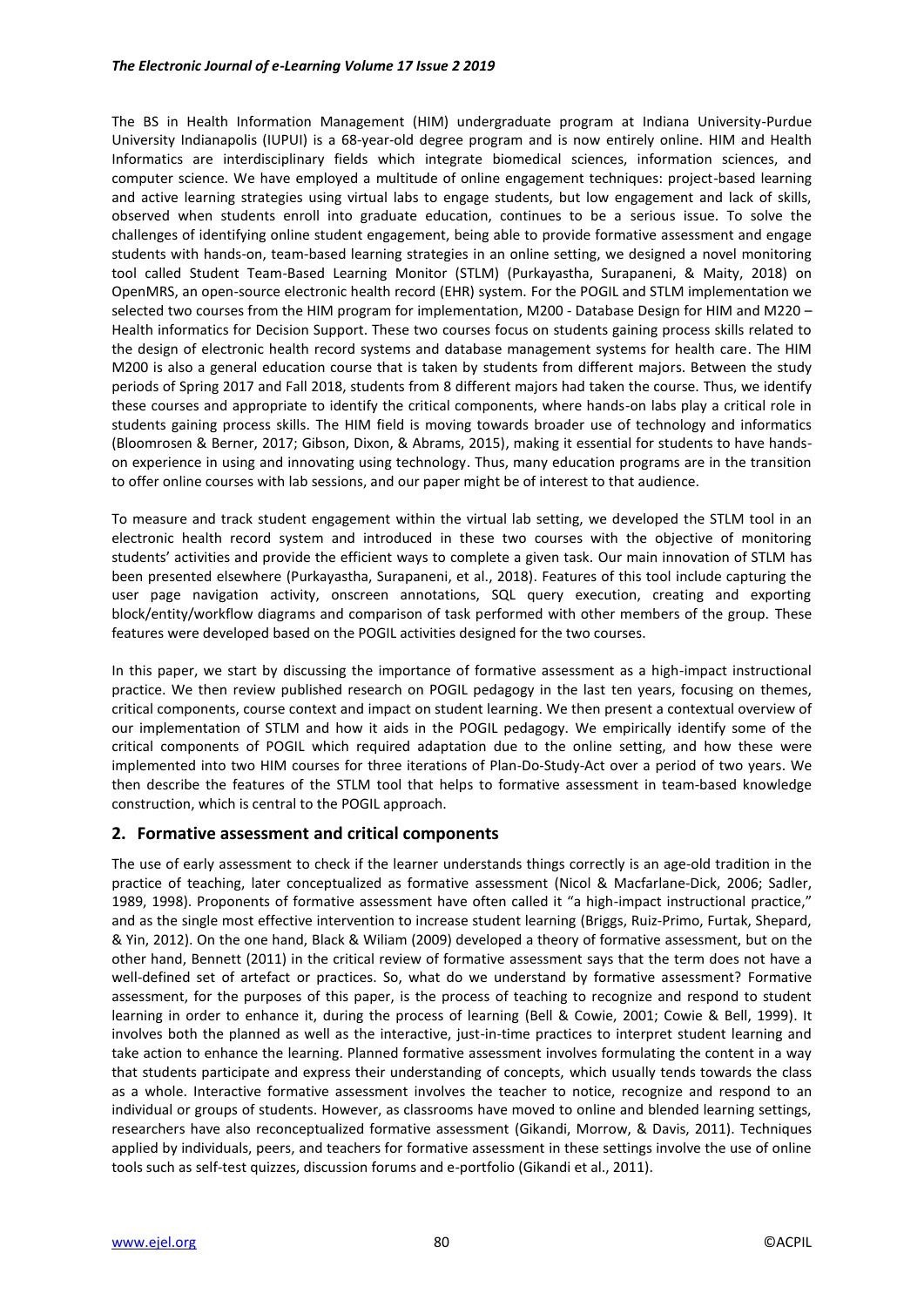A large part of the critique of the formative assessment has been its consideration as conventional wisdom in education, and the lack of empirical evidence that it increases learning gains (Dunn & Mulvenon, 2009). But lately, formative assessment has started to gain traction with evidence in improving student engagement, and certain types of behavioral motivation is encouraging (Pereira, Flores, & Niklasson, 2016). More so, there is a consensus that there is a harmful dichotomy that has developed between formative and summative assessment of teaching, and there needs to be an effort to link the two (Lau, 2016). This dichotomy needs to be understood as a fundamental challenge of assessing student learning, and if an early or complete understanding of concepts should be evaluated when assessing learning.

When we discuss and view online and blending learning, early assessment is challenging due to the differences in space-time between the teacher and the learner. Baleni (2015) articulated some of the pros and cons of formative assessment in online courses. The advantages include improvement in student commitment, faster feedback, enhanced flexibility, and the importance of procedure of taking tests and lectures resulted in less marking time and saved administration costs. On the other hand, the cons included trustworthiness and the lack of interaction in the formative feedback. However, these cons are something that could be dealt with innovation in e-learning tools, as well as processes for communication between the learners and the teachers. There is another challenge of teacher education in performing the formative assessment in the online learning environments. It is quite uncommon that teachers during their training receive formative assessment and thus, are unlikely to use it in their own teaching (Hamodi, López-Pastor, & López-Pastor, 2017). There are also diverse formats through which teachers may provide online formative assessment such as multiple-choice quizzes, one-minute papers, e-portfolios, wikis, blogs, forums, mobile-based pop-quiz or student response systems (SRS), etc. (McLaughlin & Yan, 2017). These are useful tools for interactive environments, particularly accompanying didactic lecture material, but do very little for lab sessions or courses that depend on hands-on work. More recently, researchers have developed tools that use artificial intelligence agents (Chattopadhyay, Shankar, Gangadhar, & Kasinathan, 2018; Graesser & McDaniel, 2017; Spector et al., 2016), semantic technologies (Santamaría Lancho, Hernández, Sánchez-Elvira Paniagua, Luzón Encabo, & de Jorge-Botana, 2018) and online tutors (Dutton et al., 2017; Hooshyar et al., 2016; Lull & Mathews, 2016). All of these suggest that there is an urgent need to support innovative tools that can help online assessment while students are doing online hands-on work, or learning in groups in an online environment.

There is a lingering question whether the implementation of formative assessment or some of the earlier pedagogy that we discussed has been done in a scientific way, which is appropriate to the original design of the pedagogy. Elsewhere, this has been referred to as fidelity of implementation (Stains & Vickrey, 2017). The basis of Fidelity of Implementation (FIO) comes from implementation science and biomedical research, where it is essential that standards of procedure are followed, to be able to replicate drug studies and clinical trials. Offerdahl, McConnell, & Boyer (2018) identified a set of critical constructs that can be thought of as a recipe through which pedagogy implementation can be verified to be true to its original intent. These critical constructs can help identify or differentiate an implementation of pedagogy from its original intent/theory.

# **3. A review of process-oriented guided inquiry learning (POGIL)**

In the last couple of decades, there has been a shift, particularly in Science, Technology, Engineering and Mathematics (STEM) Education towards student-centered instructional techniques that are effective in achieving learning goals of the classroom. POGIL is one such instructional approach with a conscious emphasis on developing process skills and requiring distinctive classroom materials, which engage students in their own learning through the process skills. There are broadly three defining characteristics of the POGIL-specific material:

- 1. The material defines a POGIL activity to be used by self-managed teams that use the instructor as a facilitator of learning, rather than a source of information
- 2. The POGIL activity constructs knowledge among learners using exploration, refining and integrating shared concepts among the team of learners
- 3. The POGIL activity embeds in its structure and content the application and development of at least one targeted process skill, that may or may not necessarily be performed in the lab or the classroom.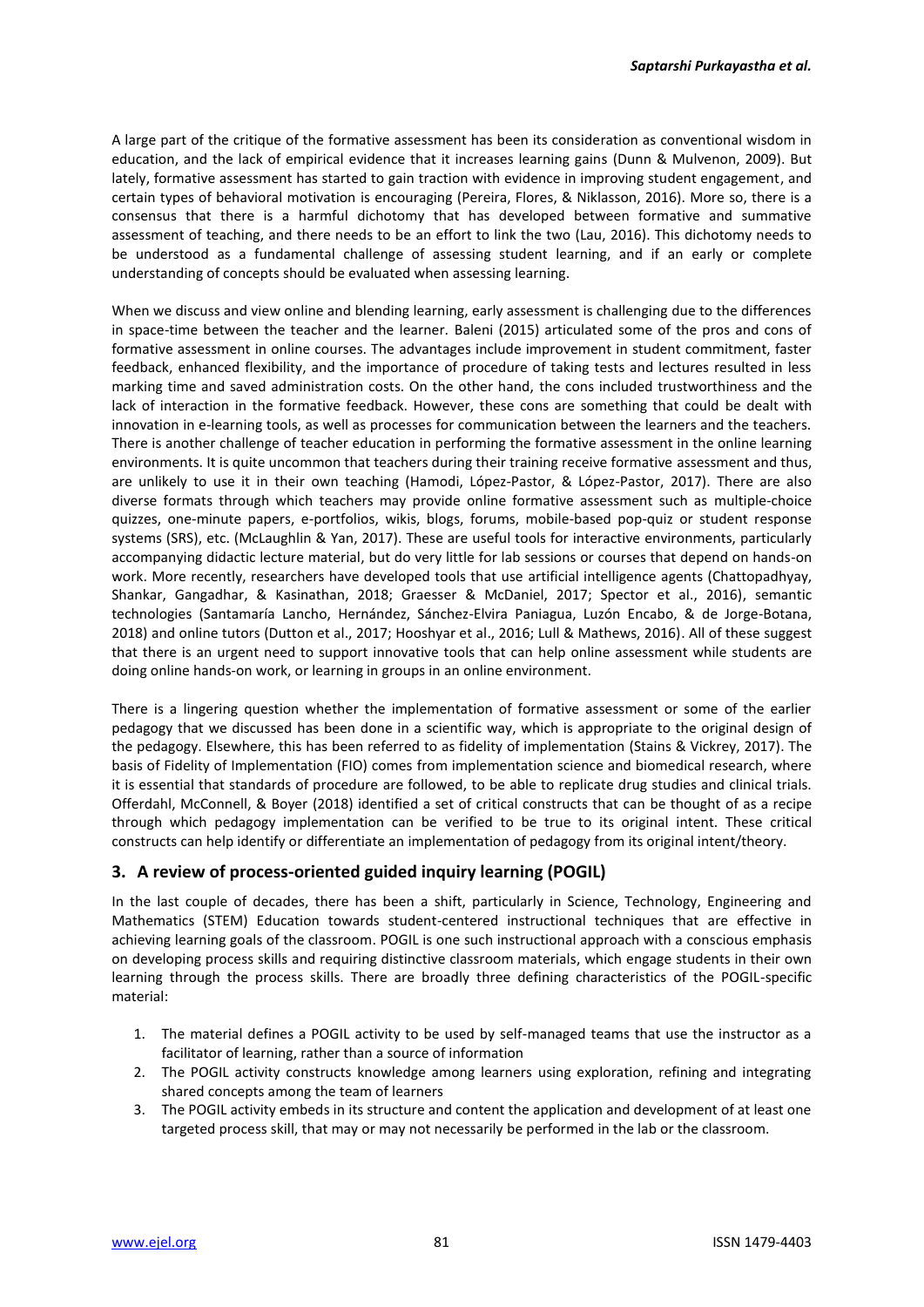Even though POGIL started in Chemistry, its use and efficacy in improving learning have been shown in Medicine, Pharmacy, Computer Science, Math, Biology, Psychology and many other fields, in both secondary, higher secondary and university students. As POGIL inherits from guided inquiry, its core principles depend on a learning cycle of exploration, concept invention and application. POGIL was developed on the observations that (Hanson, 2006):

- 1. Most students don't learn through *teaching by telling*,
- 2. Students who are part of an interactive community are more likely to be successful, and
- 3. Knowledge is personal; students enjoy themselves more and develop greater ownership over the material when they are given an opportunity to construct their own understanding.

We searched for peer-reviewed articles in the English language on POGIL in the last ten years, with a focus on those studies which had analysis and data to demonstrate learning gains. We used Scopus as the database to look for articles and found a total of 112 articles. There seems to be a steady growing interest in POGIL-related publications – 6 (2010); 4 (2011); 12 (2012); 14 (2013); 11 (2014); 13 (2015); 13 (2016); 23 (2017); 16 (2018). However, most articles are introductory, some describe the pedagogy, some provide theoretical arguments and guidelines, and only a few have empirical implementations of POGIL. We found 33 such articles that showcased implementation of POGIL, of which seven papers were ignored because they were either reviews or were not peer-reviewed research articles. Three papers were dropped because even though they claimed to have POGIL implementation, they were incomplete or changed to another pedagogy mid-way. Five other papers did not clarify the POGIL activities or did not have enough information about how POGIL was implemented in the class, making it difficult to identify the critical components. We present a summary of the 18 papers in Table 1.

| <b>ARTICLE</b>                                                                                                                                                                                                                                                                                       | <b>THEME</b>                                                                                                           | <b>CRITICAL</b>                                                                                                                                                                                                                                               | <b>CONTEXT</b>                                                                                                                                                                      | <b>INSTRUMENTS</b>                                                                                                                                   |
|------------------------------------------------------------------------------------------------------------------------------------------------------------------------------------------------------------------------------------------------------------------------------------------------------|------------------------------------------------------------------------------------------------------------------------|---------------------------------------------------------------------------------------------------------------------------------------------------------------------------------------------------------------------------------------------------------------|-------------------------------------------------------------------------------------------------------------------------------------------------------------------------------------|------------------------------------------------------------------------------------------------------------------------------------------------------|
|                                                                                                                                                                                                                                                                                                      |                                                                                                                        | <b>COMPONENTS</b>                                                                                                                                                                                                                                             |                                                                                                                                                                                     |                                                                                                                                                      |
| 1.<br>Smith, A. L., Paddock, J. R.,<br>Vaughan, J. M., & Parkin, D.<br>W. (2018). Promoting<br>Nursing Students'<br>Chemistry Success in a<br><b>Collegiate Active Learning</b><br>Environment: "If I Have<br>Hope, I Will Try Harder."<br>Journal of Chemical<br>Education, 95(11), 1929-<br>1938.  | 1) To build hope in<br>students.<br>2) To create self-<br>concept.<br>3) Instructor was<br>having an open<br>attitude. | <b>POGIL</b><br>implementation:<br>Small group work<br>In-class POGIL<br>activities.<br>2) The strategic<br>organization and<br>alignment of<br>learning<br>outcomes.<br>3) A decidedly<br>active learning<br>environment.<br>4) Health-related<br>scenarios. | 1) In-Class<br>2) Undergraduate,<br>one-semester<br>course, mostly<br>nursing students.<br>$3)$ N=40                                                                                | 1) CSCI<br>(Chemistry Self-<br>Concept<br>Inventory)<br>2) SALG data was<br>collected from<br>2008-2010 and<br>2010-2016.<br>3) Course<br>assessment |
| 2.<br>Saputro, A. D., Rohaeti, E., &<br>Prodjosantoso, A. K. (2018).<br><b>Promoting Critical Thinking</b><br>and Problem Solving Skills<br>of Preservice Elementary<br>Teachers through Process-<br>Oriented Guided-Inquiry<br>Learning (POGIL).<br>International Journal of<br>Instruction, 11(4). | 1) Improve<br>students' higher<br>order thinking.<br>2) Critical thinking<br>and problem<br>solving using<br>POGIL.    | <b>POGIL</b><br>implementation:<br>Small groups with<br>roles assigned.<br>2) To analyze,<br>explore and<br>establish a relation<br>between Critical<br>Thinking students<br>(CTS) and<br>Problem-solving<br>skills (PSS).                                    | 1) In-Class.<br>2) Second-year<br>graduate students,<br>teaching Science<br>in Elementary<br>School Course.<br>3) Two groups,<br>quasi-<br>experimental<br>group. N=48<br>students. | 1) Critical<br><b>Thinking Essay</b><br>Test (CTET)<br>2) Problem-<br>Solving Essay<br>Test (PSET)<br>3) Pretest-<br>posttest                        |
| 3.<br>Kim, S. S. (2018). m-POGIL<br>(modified-Process Oriented<br>Guided Inquiry Learning)<br>based Plastics Laboratory.                                                                                                                                                                             | 1) Improve<br>student learning &<br>efficiency<br>2) To explore real                                                   | <b>POGIL</b><br>implementation:<br>m-POGIL with<br>ABET criteria.                                                                                                                                                                                             | 1) In-Class.<br>2) Undergraduate<br>engineering<br>students.                                                                                                                        | Custom surveys                                                                                                                                       |

**Table 1:** A review of POGIL implementation themes and critical components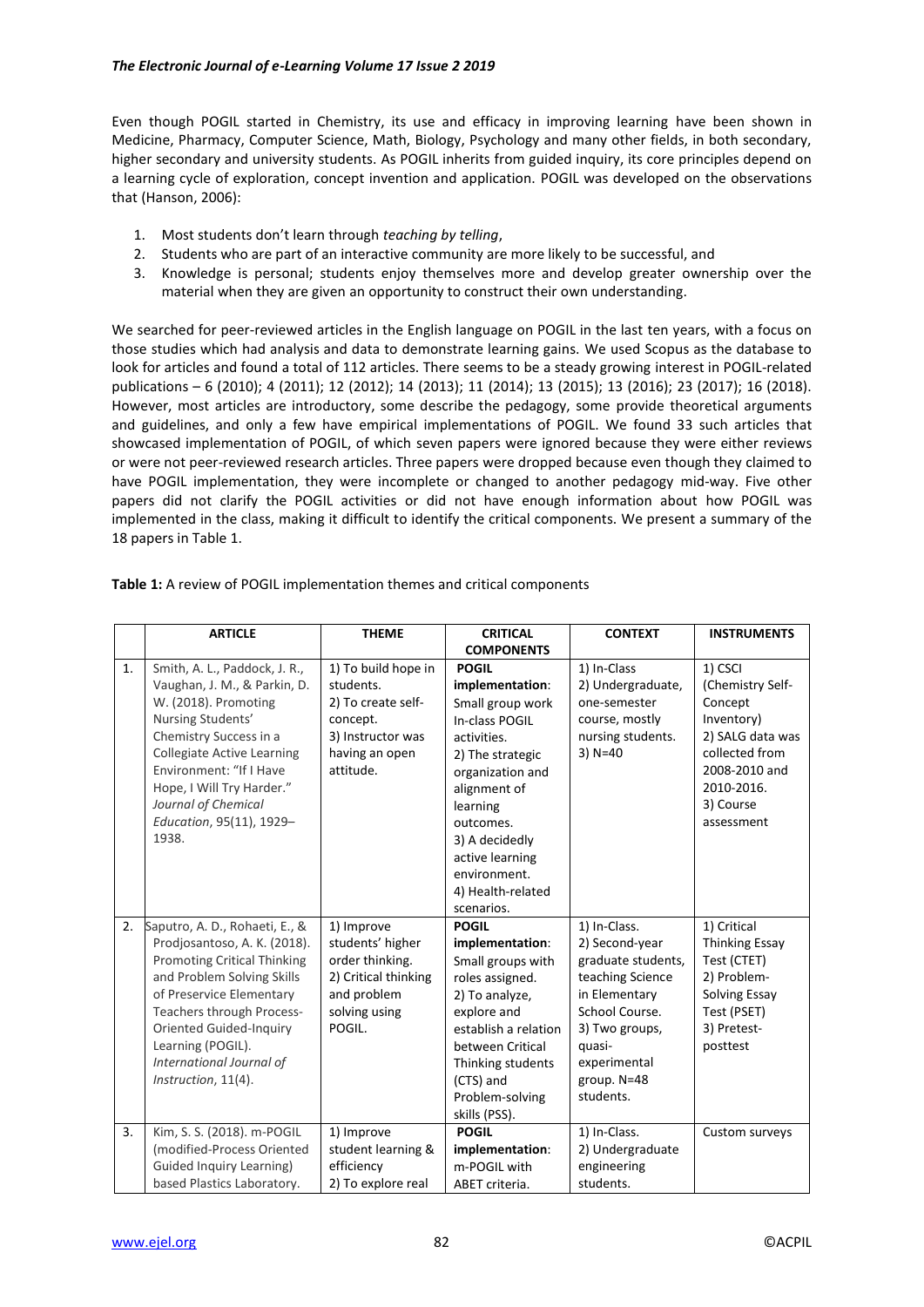|    | <b>ARTICLE</b>                                                                                                                                                                                                                                                                                                                                                  | <b>THEME</b>                                                                                                                                     | <b>CRITICAL</b><br><b>COMPONENTS</b>                                                                                                                                        | <b>CONTEXT</b>                                                                                                                                                                                      | <b>INSTRUMENTS</b>                                                                                                                                               |
|----|-----------------------------------------------------------------------------------------------------------------------------------------------------------------------------------------------------------------------------------------------------------------------------------------------------------------------------------------------------------------|--------------------------------------------------------------------------------------------------------------------------------------------------|-----------------------------------------------------------------------------------------------------------------------------------------------------------------------------|-----------------------------------------------------------------------------------------------------------------------------------------------------------------------------------------------------|------------------------------------------------------------------------------------------------------------------------------------------------------------------|
|    | Presented at the 2018 ASEE<br>Annual Conference &<br>Exposition.                                                                                                                                                                                                                                                                                                | applications.                                                                                                                                    | Self & Group.<br>Assigned roles.<br>2) Lab<br>experiments to<br>discovery format<br>according to ATSM<br>and ISO standards.                                                 | $3)$ N= 36<br>4) Prelab and lab-<br>experiment                                                                                                                                                      |                                                                                                                                                                  |
| 4. | Hu, H. H., Kussmaul, C., &<br>Olivieri, L. M. (2018).<br><b>Special Session: Exploring</b><br>and Discovering Concepts<br>via POGIL. In Proceedings of<br>the 49th ACM Technical<br>Symposium on Computer<br>Science Education (pp.<br>820-821). New York, NY,<br>USA: ACM.                                                                                     | 1) Invent one's<br>own<br>understanding<br>2) The instructor is<br>an active<br>facilitator.                                                     | <b>POGIL</b><br>implementation:<br>Small groups,<br>Teamwork,<br><b>Models</b><br>2) Shifts attention<br>from language<br>syntax towards<br>conceptual<br>thinking.         | 1) In-Class<br>2)<br>Faculty/Educators<br>3) Students<br>involved in a<br>graduate course.                                                                                                          | No tools<br>mentioned.<br>#ongoing project                                                                                                                       |
| 5. | Latimer, D. R., Ata, A.,<br>Forfar, C. P., Kadhim, M.,<br>Mcelrea, A., & Sales, R.<br>(2018). Overcoming the<br>Hurdle from Undergraduate<br>Lab to Research Lab: A<br>Guided-Inquiry Structural<br>Characterization of a<br>Complex Mixture in the<br>Upper-Division<br>Undergraduate Organic<br>Lab. Journal of Chemical<br>Education, 95(11), 2046-<br>2049. | 1) Help the<br>smooth transition<br>to a research lab.<br>1) To build<br>deductive<br>reasoning skills<br>2) Hybrid guided-<br>inquiry technique | <b>POGIL</b><br>implementation:<br>The "application"<br>phase of POGIL<br>similar<br>chromatographic<br>principles<br>Small groups                                          | 1) In-class<br>2) Undergraduate<br>students. Third-<br>year organic<br>chemistry course.<br>$3)N = 34$                                                                                              | Unknown                                                                                                                                                          |
| 6. | Yuliastini, I. B., Rahayu, S.,<br>Fajaroh, F., & Mansour, N.<br>(2018). The effectiveness of<br>POGIL with SSI Context on<br>Vocational High School<br>Students' Chemistry<br>Learning<br>Motivation. Journal<br>Pendidikan IPA<br>Indonesia, 7(1), 85-95.                                                                                                      | 1) Build learning<br>motivation<br>2) Improve active<br>learning strategy.<br>3) Ability to<br>solving contextual<br>problems                    | <b>POGIL</b><br>implementation<br>Small group work.<br>POGIL with Socio-<br>Scientific issues.                                                                              | 1) In-class<br>2) Class X in the<br><b>State Vocational</b><br>High<br>3) #N value is not<br>given<br>4) Quasi-<br>experimental<br>design with pre-<br>test - post-test<br>control group<br>design. | Treatment<br>instruments:<br>Syllabus<br><b>Lesson Plans</b><br>Student<br>worksheet.<br>Measurement<br>instruments:<br>Learning<br>motivation<br>questionnaire. |
| 8. | Roller, M. C., Zori, S., &<br>Lyons, E. (2018). The<br>Impact of Process-Oriented<br><b>Guided-Inquiry Learning</b><br>(POGIL) in Fundamental<br>and Medical Surgical<br>Nursing 11 Courses.                                                                                                                                                                    | 1) To develop<br>critical thinking<br>2) To promote<br>Multidisciplinary<br>teamwork in<br>different fields.                                     | <b>POGIL</b><br>implementation:<br>Small groups<br>Multi-disciplinary<br>teams                                                                                              | 1) In-class<br>2) Undergraduate<br>first-semester<br>nursing students<br>$3)$ N=50<br>4) Two groups,<br>purposive<br>sampling                                                                       | Comparative<br>GPAs                                                                                                                                              |
| 9  | C Ezeala, C., A Ram, A., &<br>Vulakouvaki, N. (2013).<br>Learning gain of pharmacy<br>students after introducing<br>guided inquiry learning with<br>computer simulation in a<br>pharmacology class in<br>Fiji. Journal of educational<br>evaluation for health                                                                                                  | 1) Determining<br>students learning<br>gain.<br>2) Enhancing<br>analytical abilities.                                                            | <b>POGIL</b><br>implementation:<br>Group work: Roles<br>were assigned.<br>Supplementation<br>with simulation<br>practical sessions.<br>Tutor generated<br>practice problems | 1) In-class<br>$2)N = 42$<br>3) Second-year<br>Bachelor of<br>Pharmacy.<br>4) pre and<br>posttests scores                                                                                           | Test Scores.                                                                                                                                                     |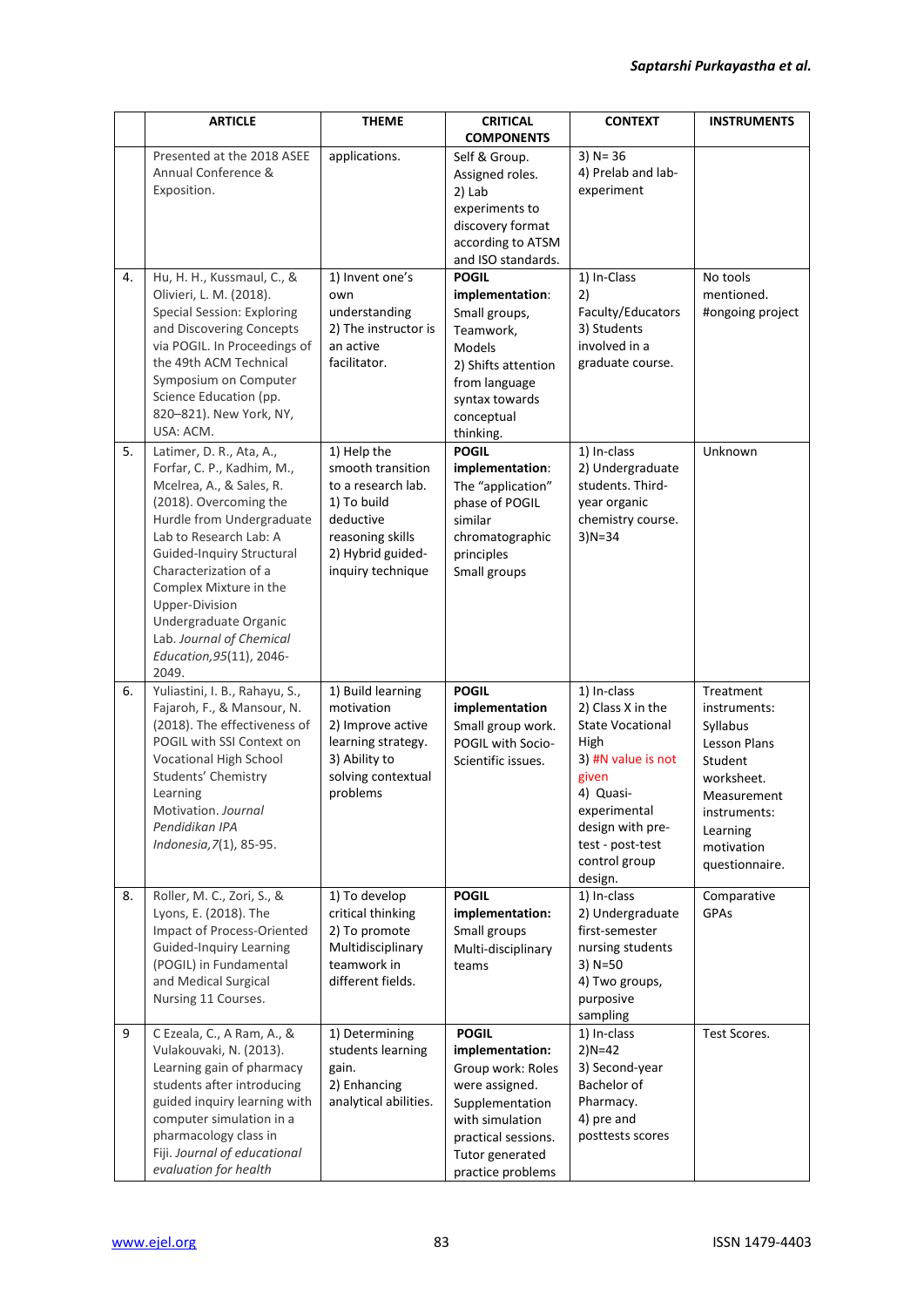|                                | <b>ARTICLE</b>                                                                                                                                                                                                                                                                                                        | <b>THEME</b>                                                                                 | <b>CRITICAL</b><br><b>COMPONENTS</b>                                                                                                                                                      | <b>CONTEXT</b>                                                                                                                                         | <b>INSTRUMENTS</b>                                                                                           |
|--------------------------------|-----------------------------------------------------------------------------------------------------------------------------------------------------------------------------------------------------------------------------------------------------------------------------------------------------------------------|----------------------------------------------------------------------------------------------|-------------------------------------------------------------------------------------------------------------------------------------------------------------------------------------------|--------------------------------------------------------------------------------------------------------------------------------------------------------|--------------------------------------------------------------------------------------------------------------|
|                                | professions, 10, 9.                                                                                                                                                                                                                                                                                                   |                                                                                              |                                                                                                                                                                                           |                                                                                                                                                        |                                                                                                              |
| $\mathbf{1}$<br>0              | Villagonzalo, E. C. (2014).<br>Process oriented guided<br>inquiry learning: An<br>effective approach in<br>enhancing students'<br>academic performance. In<br><b>DLSU Research Congress</b><br>(Vol. 2, pp. 1-6).                                                                                                     | 1) Enhancing<br>academic<br>performance<br>2) To develop<br>higher order<br>thinking skills. | <b>POGIL</b><br>implementation:<br>Small groups<br>POGIL materials<br>2) Content and key<br>processes of<br>science.                                                                      | 1) In-class<br>$2) N = 41$<br>3) Two groups:<br>Pre-test posttest<br>randomized<br>control group.<br>4) Third-year<br>special science<br>class.        | The Particulate<br>Nature of Matter<br>Assessment<br>version 2<br>(ParNOMA2)                                 |
| $\mathbf{1}$<br>1              | Douglas, E. P., & C. C.<br>(2012). Process-oriented<br>Guided Inquiry Learning in<br>Engineering. Procedia -<br>Social and Behavioral<br>Sciences, 56, 253-257.                                                                                                                                                       | 1) Help to develop<br>the feeling of<br>ownership<br>2) No lectures                          | <b>POGIL</b><br>Implementations:<br>Group work and<br>POGIL worksheets<br>containing.                                                                                                     | 1) In class<br>2) N=217<br>3) Undergraduate<br>class: Intro<br><b>Materials</b><br>Engineering<br>course.                                              | #no tools were<br>mentioned.                                                                                 |
| $\mathbf{1}$<br>$\overline{2}$ | Soltis, R., Verlinden, N.,<br>Kruger, N., Carroll, A., &<br>Trumbo, T. (2015). Process-<br><b>Oriented Guided Inquiry</b><br>Learning Strategy Enhances<br>Students' Higher Level<br>Thinking Skills in a<br><b>Pharmaceutical Sciences</b><br>Course. American Journal of<br>Pharmaceutical<br>Education, 79(1), 11. | 1) Help build active<br>learning and<br>process skills<br>3) Instructional<br>assessment.    | <b>POGIL</b><br>Implementation:<br>Small group work<br>with roles<br>assigned.<br>2) CAPE 2013<br>outcomes                                                                                | 1) In-Class<br>2) First-year<br>pharmacy<br>students<br>3) N=112(2011),<br>N=111(2012),<br>$N=111(2013)$                                               | GPA was used<br>for evaluation.                                                                              |
| 1<br>$\overline{3}$            | Vanags, T., Pammer, K., &<br>Brinker, J. (2013). Process-<br>oriented guided-inquiry<br>learning improves long-<br>term retention of<br>information. Advances in<br>Physiology Education, 37(3),<br>233-241.                                                                                                          | 1) Improve long<br>term retention of<br>concept<br>2) Effects of new<br>facilitators.        | <b>POGIL</b><br>Implementation:<br>Small group work<br>POGIL/NRO/NF<br>activity sheets<br>2) new facilitator                                                                              | 1) In class<br>2) Undergraduates<br>$3)$ N= 354<br>4) Control and<br>experimental<br>(POGIL, NRO, NF)                                                  | 1) Quasi-<br>experimental<br>design.<br>2) Pretest and<br>posttest<br>assessment and<br>follow-up<br>quizzes |
| 1<br>4.                        | Brown, P. J. (2010).<br>Process-oriented guided-<br>inquiry learning in an<br>introductory anatomy and<br>physiology course with a<br>diverse student<br>population. Advances in<br>Physiology Education, 34(3).                                                                                                      | 1) Help to build<br>confidence<br>2) Working with<br>students of<br>diverse<br>background.   | <b>POGIL</b><br>implementation:<br>Small groups with<br>assigned roles.<br>2) Dealing with<br><b>Diverse</b><br>Backgrounds                                                               | 1) In-class<br>2) Undergraduate<br>students<br>3) N = 24 (2008<br>Spring), $N = 18$<br>$(2008$ Fall), N = 31<br>$(2009$ Spring), N =<br>31 (2009 Fall) | Custom survey.                                                                                               |
| 1<br>5                         | Murray, T. A. (2013).<br>Teaching students to read<br>primary literature using<br>pogil<br>activities. Biochemistry and<br>Molecular Biology<br>Education, 42(2), 165-173.<br>doi:10.1002/bmb.20765                                                                                                                   | 1) Help in building<br>confidence and<br>comfort.                                            | <b>POGIL</b><br>implementation:<br>Pre-activity, in-<br>class and post<br>activity.<br>2) Read and gain<br>experience,<br>recognize<br>connections and<br>differences<br>between results. | 1) In-class<br>2) $N = 26$ (Fall<br>2009) &<br>$N = 13$ (Spring<br>$2010$ ).<br>3) pretest and<br>posttest scores                                      | 1) SALG survey.                                                                                              |
| $\mathbf{1}$<br>6              | GALE, D. S., & BOISSELLE, N.<br>L. (2015). The Effect of<br>POGIL on Academic<br>Performance and Academic<br>Confidence. Science                                                                                                                                                                                      | 1) Help in building<br>academic<br>confidence.                                               | <b>POGIL</b><br>implementation:<br>Small groups<br>(gender<br>differences) with                                                                                                           | 1) In-class<br>2) Under graduate<br>students.<br>$3) N = 22$<br>4) Quasi-                                                                              | <b>Custom Survey</b>                                                                                         |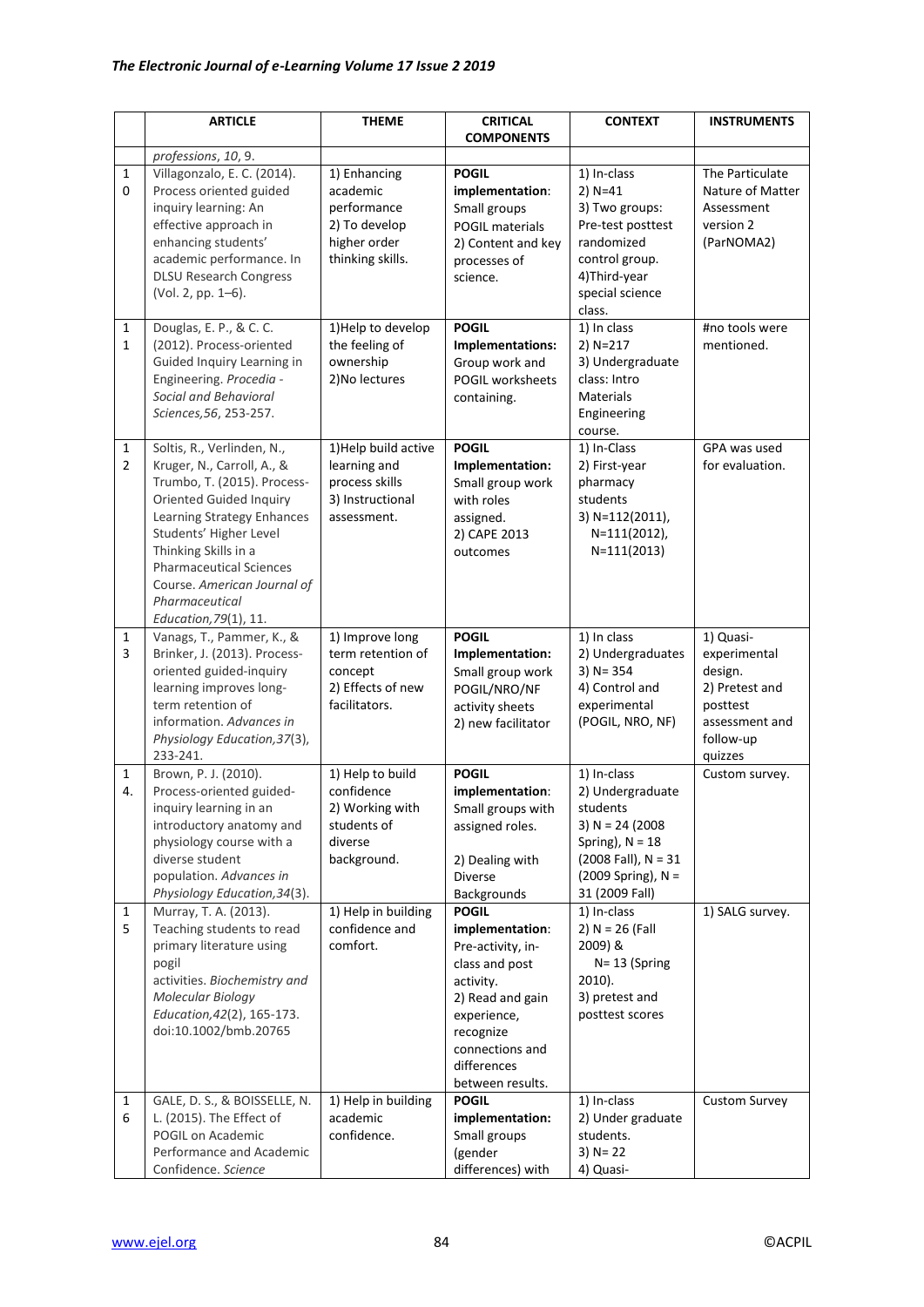|                                  | <b>ARTICLE</b>                                                                                                                                                                                                                                         | <b>THEME</b>                                                                    | <b>CRITICAL</b>                                                                                                                                                         | <b>CONTEXT</b>                                                                                                                                 | <b>INSTRUMENTS</b>                                                                                                   |
|----------------------------------|--------------------------------------------------------------------------------------------------------------------------------------------------------------------------------------------------------------------------------------------------------|---------------------------------------------------------------------------------|-------------------------------------------------------------------------------------------------------------------------------------------------------------------------|------------------------------------------------------------------------------------------------------------------------------------------------|----------------------------------------------------------------------------------------------------------------------|
|                                  |                                                                                                                                                                                                                                                        |                                                                                 | <b>COMPONENTS</b>                                                                                                                                                       |                                                                                                                                                |                                                                                                                      |
|                                  | Education<br>International, 26(1), 56-61.                                                                                                                                                                                                              |                                                                                 | roles assigned.<br>2) Ability to<br>conceptualize,<br>manipulate<br>concepts.                                                                                           | experimental<br>design<br>5) Pretest and<br>posttests scores                                                                                   |                                                                                                                      |
| $\mathbf{1}$<br>7.               | SEN, Ş, & YILMAZ, (2016).<br>The effect of Process<br><b>Oriented Guided Inquiry</b><br>Learning (POGIL) on 11th<br>Graders' conceptual<br>understanding of<br>electrochemistry. Asia-<br>Pacific Forum on Science<br>Learning and<br>Teaching, 17(2). | 1) Bolster<br>conceptual<br>change.<br>2) Help in building<br>confidence level. | <b>POGIL</b><br>implementation:<br>Small groups with<br>roles assigned.<br>2) Student-<br>Centered<br>approach.                                                         | 1) In-class<br>2) school students<br>$3)$ N= 115<br>5) Experimental<br>and control group.                                                      | 1)<br>Electrochemistry<br>concept test<br>(ECT)<br>Custom survey.                                                    |
| $\mathbf{1}$<br>8                | Trevathan, J., & Myers, T.<br>(2013). Towards Online<br>Delivery of Process-<br><b>Oriented Guided Inquiry</b><br>Learning Techniques in<br><b>Information Technology</b><br>Courses. Journal of<br>Learning Design, 6(2).                             | 2) To observe<br>student<br>perceptions.                                        | <b>POGIL</b><br>implementation:<br>Small groups with<br>roles assigned.<br>1) Establish a<br>technological<br>platform<br>2) Web 2.0<br>technologies                    | 1) Online class.<br>2) Online third<br>year IT class                                                                                           | Survey in the<br>form of:<br>Evaluations of<br>the Course (SEC)<br>Student<br>Evaluations of<br>the Teaching<br>SET) |
| $\mathbf{1}$<br>9                | <b>CULTIVATING ICT</b><br>STUDENTS'<br><b>INTERPERSONAL SOFT</b><br>SKILLS IN  (n.d.).<br>Retrieved from<br>https://files.eric.ed.gov/full<br>text/EJ1048767.pdf                                                                                       | 1)<br>Develop<br>team building<br>Improve<br>2)<br>interpersonal skills         | <b>POGIL</b><br>implementation<br>Small groups with<br>roles assigned.<br><b>Blogs and social</b><br>media<br>Group work and<br>informal peer<br>reviewed<br>Group work | 1) Online<br>2) synchronous<br>(Blackboards<br>Collaborate) and<br>asynchronous<br>online<br>technologies<br>(Blogs and Media)<br>3) $N = 300$ | #No Tools were<br>mentioned.                                                                                         |
| 2<br>$\mathbf{1}$                | Process-Oriented Guided-<br>Inquiry Learning In Financial<br>(n.d.). Retrieved from<br>https://www.theforumjour<br>nal.org/wp-<br>content/uploads/2018/05/<br>Process-Oriented.pdf                                                                     | 1) Enhancing<br>academic<br>performance                                         | <b>POGIL</b><br>implementation<br>Four groups with<br>assigned roles<br>5 assignments<br>were handed out<br>to both groups                                              | 1) Online<br>2) Undergraduate<br>class.<br>3) $N = 102$<br>3) Comparative<br>study between<br>hybrid and lecture<br>group.                     | Assignemt<br>scores were<br>used for analysis.                                                                       |
| $\overline{2}$<br>$\overline{2}$ | Cold, S. J. (2013). Partially<br>flipped. Proceedings of the<br>13th Annual ACM SIGITE<br>Conference on Information<br>Technology Education -<br>SIGITE 13.<br>doi:10.1145/2512276.2512<br>314                                                         | 1) To imbibe<br>peripheral<br>learning.<br>2) To build process<br>skills.       | <b>POGIL</b><br>implementation<br>Small groups with<br>roles assigned                                                                                                   | 1) Online<br>2) Flipped<br>undergraduate<br>class.                                                                                             | #no tools were<br>mentioned                                                                                          |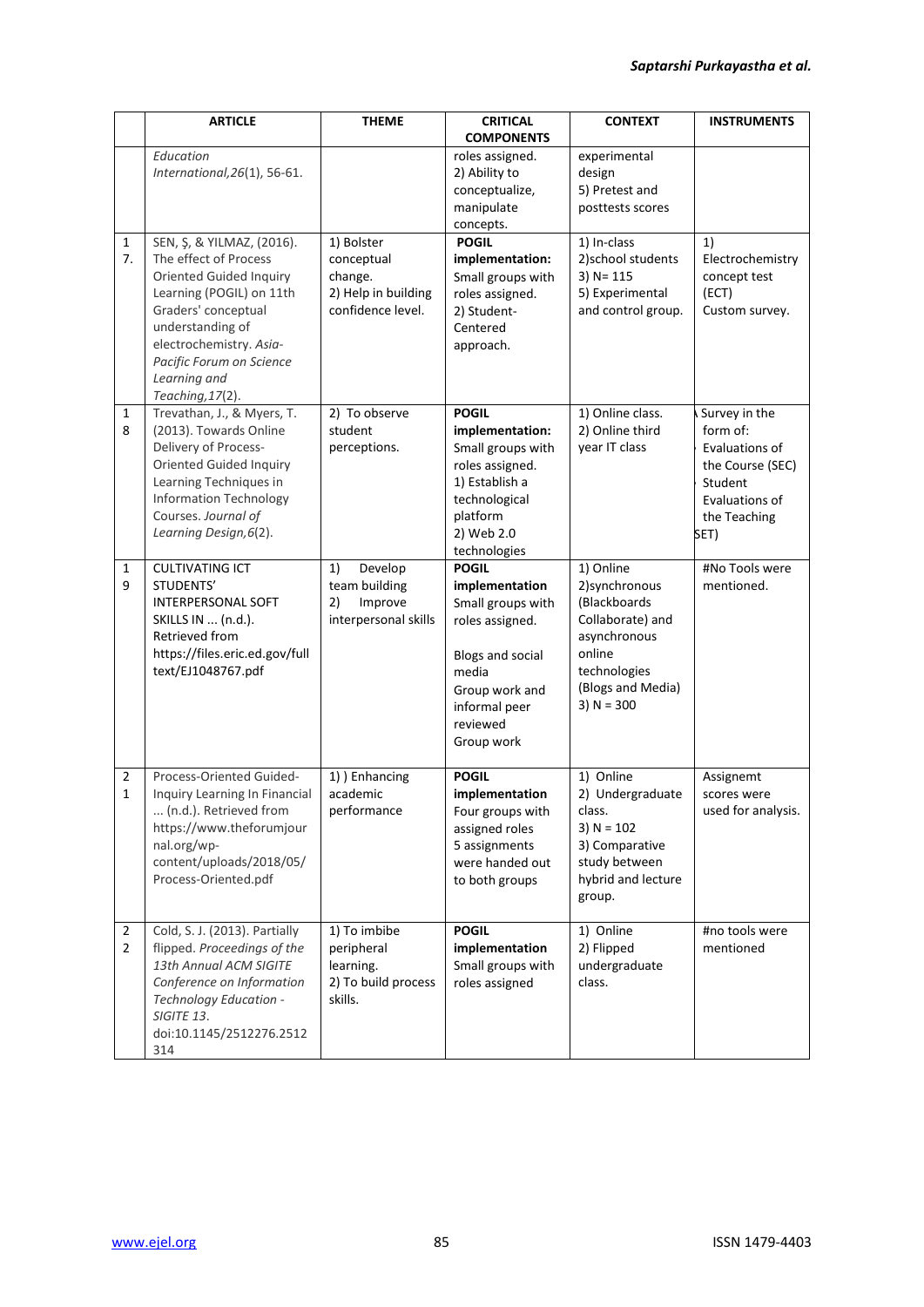Most articles in the last decade on POGIL implementation focused on three main themes – critical and other higher-order thinking, problem-solving skills, and building student confidence. Most papers used well-known, standardized instruments to measure the impact of POGIL implementations. A few papers developed custom surveys, but even those usually had theoretical underpinnings. A few studies with experimental design relied on pre-test/post-test evaluations to measure the change due to POGIL intervention. Only one paper out of the 18 which we reviewed was in an online setting (Trevathan & Myers, 2013), making our contribution to POGIL in the online setting unique and among the early ideas in online implementation. We will discuss the critical components in section 5, where we describe Cyber POGIL and some of the tweaks required to the critical components for the online setting.

# **4. POGIL implementation context and methodology**

At IUPUI's HIM program, we have taken multiple approaches such as - using active learning, problem-based learning, experiential learning and inquiry learning, to involve the undergraduate students in the learning process. These pedagogical methods try to move away from didactic content delivery towards engaging students in their own learning process., We implemented POGIL in two HIM courses, M200 Database design and M220- Health Informatics for Decision Support. POGIL practices were integrated into the curriculum redesign of these HIM courses. We implemented the core philosophy of POGIL in the two courses - students learn through the process of performing activities that aid in developing critical thinking skills, as in such scenarios, learning is by doing, and the teacher does not instruct, he/she facilitates guided learning. Before modifying the courses, active learning strategies such as group discussion on database-related work, and virtual labs, where students critically review decision support tools were already part of the curriculum. Based on the HIM plan of study, these courses are taken by students in the 2nd year of their BS in HIM. The HIM M200 is a general education course, which can be taken by students from any undergraduate program at IUPUI. Approximately 40 students enroll in these courses each semester.

We presently use OpenMRS, an open-source EHR system in the undergraduate HIM and the graduate Health Informatics courses at IUPUI. OpenMRS is a popular EHR system used in over 42 countries, primarily designed for low- and middle-income countries, but is also used in some academic health centers and schools of informatics in high-income countries. The two HIM courses provide didactic content on the Canvas learning management system (LMS) in the form of lecture slides and video recordings. This content gives background information required to synthesize the new concept that we expect the students to develop and understand using the POGIL pedagogy. The POGIL implementation began by dividing the class into groups of 3 to 4 students. Each student of a group can play two roles - iTrainee and rTrainee. The "inquiring student" called the iTrainee is asked to create a set of tasks based on the concept that will be discovered based on the background information provided in the lecture material and instructions from the instructor. The iTrainee is not aware of the most efficient way to perform the task but tries to perform the task on their own, based on the concepts explained in the lecture slides. See Figure 1 below for example. After performing the task, the iTrainee requests the other students of their group (rTrainees) to perform the same task. In creating this request, the iTrainee does not describe how the task was performed. Instead, the iTrainee defines a question that will be answered by performing the task.

| Sample Diabetes Patient Care Flow Sheet For Adults                                                                                                                                                                                                                                                                                                                                                                                                                                                                                                                                                                         | <b>POGIL ACTIVITY I</b>                                                                                  |        | <b>POGIL Discussion 1</b>                                                                                                                          |  |
|----------------------------------------------------------------------------------------------------------------------------------------------------------------------------------------------------------------------------------------------------------------------------------------------------------------------------------------------------------------------------------------------------------------------------------------------------------------------------------------------------------------------------------------------------------------------------------------------------------------------------|----------------------------------------------------------------------------------------------------------|--------|----------------------------------------------------------------------------------------------------------------------------------------------------|--|
| <b>Dear of distance</b><br>Great Make<br><b>Direct Warnach</b><br>Two 100 Take 2.00 October                                                                                                                                                                                                                                                                                                                                                                                                                                                                                                                                |                                                                                                          |        |                                                                                                                                                    |  |
| Self-management (discuss with patient add data and location in class<br>Ride largers, an excellent in<br>Elibertarian E.Databarra ElGranax Mary DespelCAD: Paten Gub<br><b>DO ranic Midney Disnast</b><br>El Porksbergi, Artery Division<br>Ford'six Scotlers to Self-exposurement<br><b>C</b> West hulb-derail<br><b>Diskopriz Outlet Systems</b><br><b>Bighers fell conserved Macabo</b><br><b>FINKER</b><br><b>Hitchcock Cesturation</b><br>LITHAECOMMODIAL<br>Chinocen<br><b>Denot Wo</b><br><b>Drast IM:</b><br>Associations and El Project activity (write: 151 min/www.covieta.co.)-3:1 meshweki<br><b>Children</b> | Fill in the table with fields from the picture that fit into each<br>category                            |        | Look at the ER Diagram in the previous page, if a database is designed<br>based on this ER Diagram and each table is filled with data described in |  |
| <b>Marchaeles</b><br><b>U Read retaile asseter</b><br>El Traiser Care Plan Cheanance Physical Driving Licensels<br><b>Philamenally</b> Bake<br>East 1                                                                                                                                                                                                                                                                                                                                                                                                                                                                      | <b>Category</b>                                                                                          | fields | each entity. What kind of information/knowledge do you think can be                                                                                |  |
| Pregnacione, Italy<br>day forward<br><b>Wide (Facer 3 to 5 months)</b>                                                                                                                                                                                                                                                                                                                                                                                                                                                                                                                                                     | Data                                                                                                     |        | derived from the data collected in this database?                                                                                                  |  |
| 1,440<br><b>Hano</b><br>$\cdot$<br>Weight<br><b>Bank</b><br>Artifugerglacexic Aposts.)<br>(Oak didn't small)<br>Target CTL<br><b>Chromic</b><br>Characteristics assures<br>ACRES ARR / Statin / ABA at indicated?                                                                                                                                                                                                                                                                                                                                                                                                          | Information                                                                                              |        |                                                                                                                                                    |  |
|                                                                                                                                                                                                                                                                                                                                                                                                                                                                                                                                                                                                                            | Knowledge                                                                                                |        |                                                                                                                                                    |  |
|                                                                                                                                                                                                                                                                                                                                                                                                                                                                                                                                                                                                                            | Wisdom                                                                                                   |        | Post your thoughts in the group discussion forum. The content won't                                                                                |  |
|                                                                                                                                                                                                                                                                                                                                                                                                                                                                                                                                                                                                                            |                                                                                                          |        | be graded but participation will be graded.                                                                                                        |  |
| Breien SMBC records. Terpst pro-parallel A-7 metalli; 2-bate past-providel 1-33 metalli; (1-8 metalli; II A) Contrat terps)<br>Serees for diabetes complications annually or as indicated                                                                                                                                                                                                                                                                                                                                                                                                                                  |                                                                                                          |        |                                                                                                                                                    |  |
| <b>New American Selfony</b><br><b>Newmark</b><br><b>Syckerger ha</b><br>W.M. to knowliness and smaller City are not feel to the relation<br><b>NEED ON CAR</b><br><b>ACT</b><br>$-CT$<br>mains faith<br>Clark by way 10 Chrysopher                                                                                                                                                                                                                                                                                                                                                                                         |                                                                                                          |        |                                                                                                                                                    |  |
| <b>FIGURE</b><br>Opportunities<br><b>Fraktion</b><br>w<br><b>OFFICIERS</b><br>Date:<br><b>Distance</b><br><b>Back Service Confessor In two Little Chrysler</b><br>"Ne vasoular protection<br><b>LIST ASSOCIATE</b><br><b>Philadelphia (Chelling), 400 millions</b><br>and intreased a story (14, 66).<br>Easy Medization (2014) 1991-2 70 (Mon-1991-2) Mon-2)<br>Service 17<br><b>ASSAULTER</b><br><b>District</b>                                                                                                                                                                                                         | Note: This Activity needs to be performed in STLM<br>using 'Annotations' feature. Please refer page 1 of |        |                                                                                                                                                    |  |
| TACE IAEE ITASS was DR and<br>areas Associated in the<br>absence of type templors)                                                                                                                                                                                                                                                                                                                                                                                                                                                                                                                                         | STLM user manual for instructions on using this<br>feature.                                              |        | Note: This Discussion post needs to be completed in Canvas                                                                                         |  |
| See morre side for care objectives and targets                                                                                                                                                                                                                                                                                                                                                                                                                                                                                                                                                                             |                                                                                                          |        |                                                                                                                                                    |  |

**Figure 1**: A comparison of slide material (right), STLM (left), and the Canvas discussion

#### ISSN 1479-4403 79 ©ACPIL

Reference this paper: Purkayastha, S. et al., 2019. Critical Components of Formative Assessment in Process-Oriented Guided Inquiry Learning for Online Labs. *The Electronic Journal of e-Learning,* 17(2), pp. 79-92, available online at www.ejel.org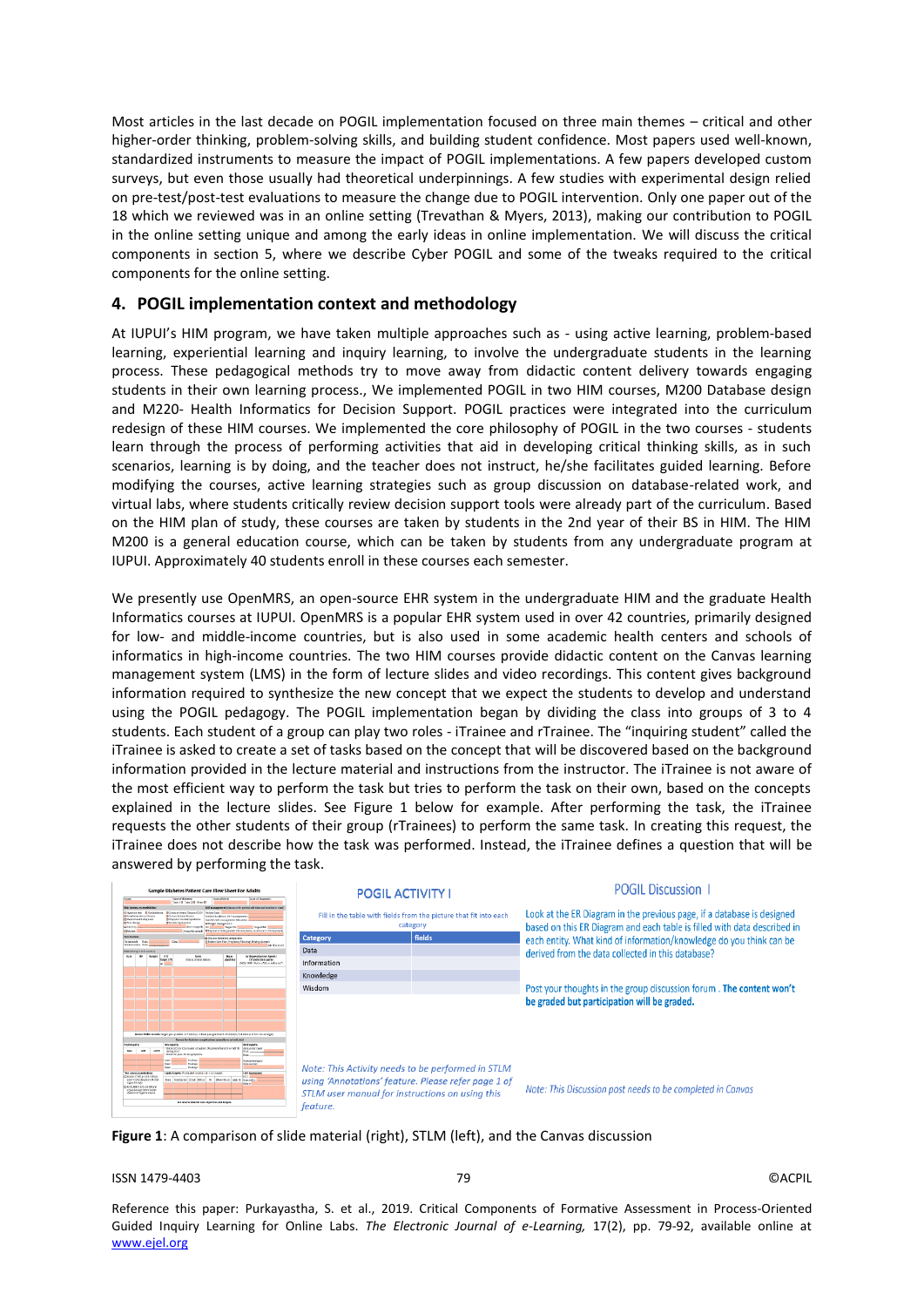Let us look at the example POGIL activity from Figure 1. The HIM M220 course has an assignment, which requires all the students to identify data/metadata, information, and knowledge from the EHR data shown in the patient dashboard, such that they can be used to create clinical decision support rules. We modified the assignment in such a way, where iTrainee is given a set of instructions to search for a patient in the EHR system and annotate the parts of the patient record values as data or information or knowledge. The STLM tool enables selecting or typing text in the EHR forms and tag them as data/metadata, information or knowledge. The task that was performed by the iTrainee is then posted on the Canvas LMS. The rest of the group members are notified of this request. Other "responding students" called rTrainee now attempt to complete the task that is put forth by the question of the iTrainee. The rTrainees attempt to complete the task, without knowing how the iTrainee completed the task. After completion of the given task, the rTrainees and iTrainee will be able to compare their work with other members of the group. The iTrainee will also similarly have to play the role of a rTrainee when other members of his/her group make inquiries and propose new tasks to the group. We found that with each attempt as a rTrainee, there is improved student learning of the concept, followed by knowledge reconstruction that occurs by observing the comparison of the tasks performed by different students.

| Logout $\blacksquare$<br>Isolation Ward -<br>admin $\sim$                                                                                                                                                                                                                                                                                                                                                         | <b>POGIL ACTIVITY I</b>                                                       |
|-------------------------------------------------------------------------------------------------------------------------------------------------------------------------------------------------------------------------------------------------------------------------------------------------------------------------------------------------------------------------------------------------------------------|-------------------------------------------------------------------------------|
| $\blacksquare$<br>SUBMISSION <b>C</b><br>ASSIGNMENT<br>STATISTICAL ANALYSIS<br>$SOL =$<br>Systolic blood pressure<br>Synonyms<br>SBP<br><b>SYSTOLIC</b>                                                                                                                                                                                                                                                           | Fill in the table with fields from the picture that fit into each<br>category |
| <b>Category</b><br>Search Terms<br>Short Name SBP                                                                                                                                                                                                                                                                                                                                                                 | fields                                                                        |
| Description A patient's systolic blood pressure measurement (taken with a manual cuff in either a sitting or<br>Data<br>standing position)                                                                                                                                                                                                                                                                        |                                                                               |
| Class Finding<br>Information<br>Databatarpe                                                                                                                                                                                                                                                                                                                                                                       |                                                                               |
| Submit Print all annotations<br>type of<br>Knowledge                                                                                                                                                                                                                                                                                                                                                              |                                                                               |
| $\triangledown$ Inpatient Ward $\cdot$<br>Logout $\mathbb{C}$<br>$\Delta$ admin $\sim$<br><b>D</b> OpenMRS<br>Wisdom                                                                                                                                                                                                                                                                                              |                                                                               |
| ■<br>SUBMISSION<br>ASSIGNMENT<br>STATISTICAL ANALYSIS<br>$SOL =$                                                                                                                                                                                                                                                                                                                                                  |                                                                               |
| imber of differences: 30 differences from 7 lines of code.                                                                                                                                                                                                                                                                                                                                                        |                                                                               |
| <b>Base Sample</b><br>New Sample                                                                                                                                                                                                                                                                                                                                                                                  |                                                                               |
| https://demo.openmrs.org/openmrs/login.htm<br>https://demo.openmrs.org/openmrs/login.htm                                                                                                                                                                                                                                                                                                                          |                                                                               |
| 2 admin <sup>stere</sup> click Login<br>test."""" -dickLogin                                                                                                                                                                                                                                                                                                                                                      |                                                                               |
| https://demo.openmrs.org/openmrs/referenceapplication/home.page-click/System/Administration<br>https://demo.openmrs.org/openmrs/referenceapplication/home.page-clickFind Patient/Record<br>https://demo.openmrs.org/openmrs/coreapps/findpabine/findPabine.page/app-loreapps.findPabien<br>https://demo.openmrs.org/openmrs/coreapps/systemadminis/totion/systemAdministration.page-effek:Advanced Administration | Note: This Activity needs to be performed in STLM                             |
| https://demo.openmrs.org/openmrs/admin/index.htm -click:Manage Patients                                                                                                                                                                                                                                                                                                                                           | using 'Annotations' feature. Please refer page 1 of                           |
| https://demo.openmrs.org/openmrs/admin/patients/index.htm                                                                                                                                                                                                                                                                                                                                                         | STLM user manual for instructions on using this                               |
| feature.                                                                                                                                                                                                                                                                                                                                                                                                          |                                                                               |

**Figure 2:** Screenshot showing STLM tool with annotation and compare feature (left) and POGIL task (right)

Figure 2. shows how this task is performed by the student in the EHR and monitored by the STLM

**An example POGIL task:** Let us look at the step-by-step process by which an iTrainee needs to reach a patient record and label parts of the patient record, such as to identify data, information, or knowledge. In this POGIL activity, the iTrainee when performing this task has to gain a process skill through which they gain *three planned concepts* that are relevant for the basics of clinical decision support systems.

- 1. The process skills of finding a patient record helps articulate the concept of identifiers through which a patient can be searched and identified. In the didactic content of the lecture, the class has been shown a tutorial describing the UI of the OpenMRS EHR system. However, the concept of patient identifiers is new, and something the students must discover on their own. The iTrainee might search by name, some medical record number (MRN), etc. and reach the patient record. This search term, if not unique, will result in the rTrainees finding different patients when the rTrainee gives the task. Thus, the iTrainee has to be careful in articulating that patient identifiers work best when they can uniquely identify patients. Therefore, after the iTrainee has looked up for a patient by their MRN (say 100-8), the task that they define for example: "Please list the date of birth, BMI and condition based on the patient vitals of **patient 100-8.**"
- 2. The process skill of opening the vitals section of a patient record helps articulate the concept of forms in the OpenMRS EHR. The iTrainee needs to understand that data can be captured through multiple forms, and one of the first forms in the EHR workflow is the vitals form, which captures height, weight, blood pressure, etc. The iTrainee also distinguishes that demographics such as name, age, etc. are semi-permanent data, which will not be captured very often using forms. Thus, when they define the question: "Please list the date of birth, BMI and condition based on the **patient vitals** of patient 100- 8", they are formulating the forms concept in their knowledge construction.
- 3. The process skill of looking through the vitals data and identifying data, information, and knowledge is the next step in this POGIL activity. The iTrainee has learned from the didactic content of the lecture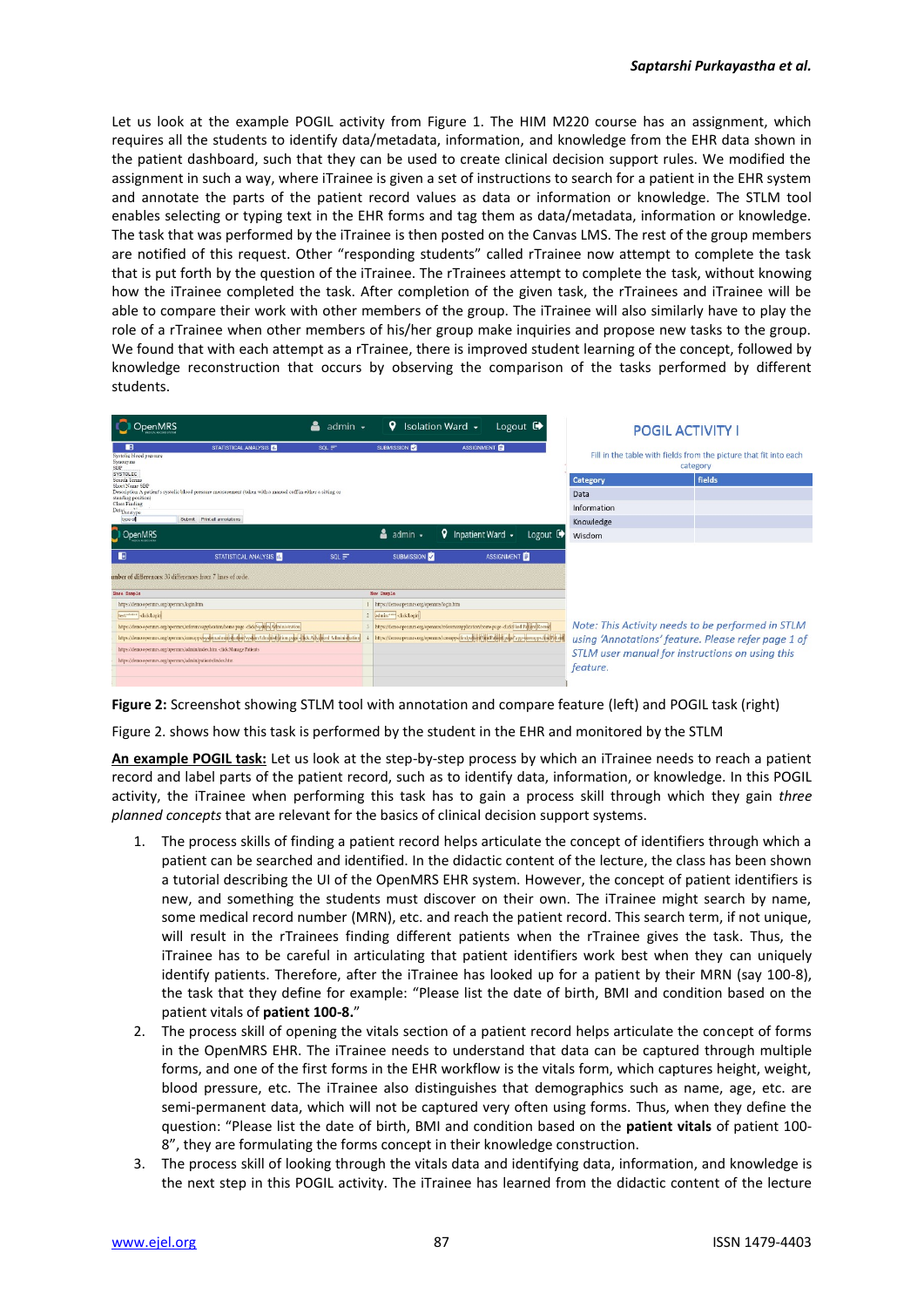that data is unprocessed such as recording date of birth of the patient. When data is processed it becomes information, such as when height and weight are combined in a formula to calculate BMI. And when you draw inferences from the information, it becomes knowledge. For example, when BMI is higher than 25, the condition of the patient is overweight. Thus, the question - "Please list the **date of birth, BMI and condition** based on the patient vitals of patient 100-8".

The iTrainee may or may not have understood these concepts, and might create a half-baked or incomplete question. Still, the iTrainee posts the question on the Canvas LMS discussion forum for other members of the group, who will now have to play the role of rTrainees and perform the same task and gain the process skills. The iTrainee instructs the rTrainees with the specific patient MRN to search, the form that needs to be opened and the type of concept or data needed to complete the task. After completion of the task, students can compare their methods to attempt the task with other members of the group. Instead of the instructor providing formative assessment here, the rTrainees might see that concepts identified by the iTrainee might not be complete. Thus, they discuss how each of the above mentioned three concepts can be different, and the question and the task can all be performed differently by them compared to the iTrainee's original task. This monitoring and comparison is facilitated by the STLM tool. The POGIL implementation involves students in the learning process, through inquiry and activities of the constructivist learning cycle. Due to the use of the POGIL approach, students discover different ways to complete the tasks in the EHR system. This is difficult in a didactic setting since all possible ways to solve the problem are hard to demonstrate. Whereas in a POGIL approach environment, the students will work with/against (in a competitive way) to solve the problem and discover efficient ways to complete a task. The STLM tool provides many features that are appropriate for the two courses (Purkayastha, Surapaneni, et al., 2018), but it is currently being expanded for use in training clinicians in discovering appropriate ways to use EHR systems, and learning by observing and comparing with other users of the EHR (Purkayastha, Naliyatthaliyazchayil, Surapaneni, Kowkutla, & Maity, 2018).



**Figure 3:** The Plan-Do-Study-Act cycle for POGIL implementation methodology in the courses

The POGIL pedagogy in the two courses has been in the implementation of three iterations of Plan-Do-Study-Act (PDSA) from Fall 2017 to Spring 2019. The PDSA or as it is sometimes also referred to as Plan-Do-Check-Adjust is an iterative four-step management method for continuous improvement. It is also called the Deming circle/cycle (Moen & Norman, 2006) or the Shewhart cycle (Best & Neuhauser, 2006). As part of the Plan phase, we performed initially a 4-5 month brainstorming period with a 5-member team consisting of two instructors, one education researcher, and two graduate students who were developers of the system. The lecture slides and videos were updated with POGIL activities and updates to the didactic content, by removing the introduction of new concepts, and replacing them by background information that was required to do the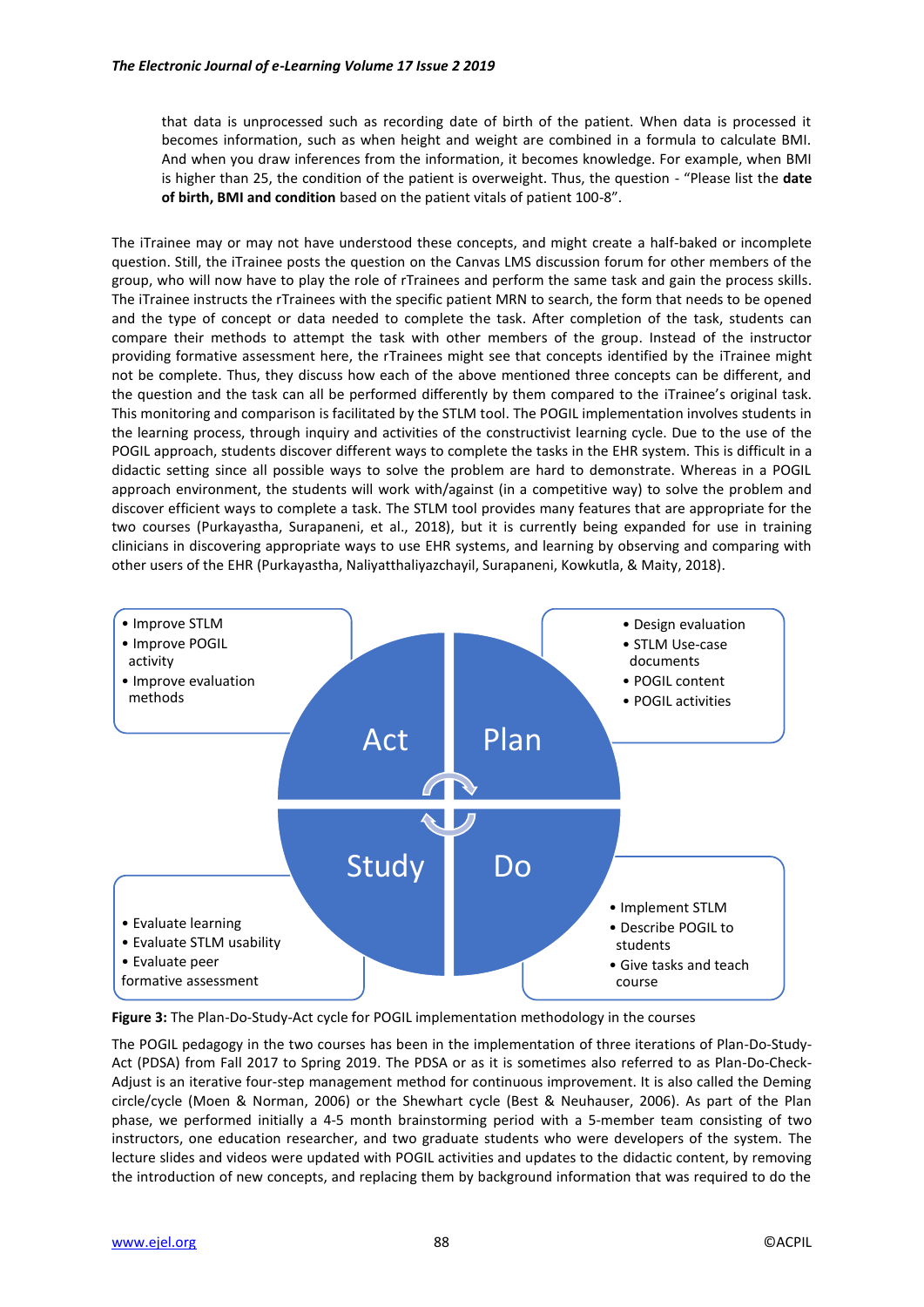POGIL activities. The use-case documents listing the STLM features were created and improved in every iteration of the Plan phase. The STLM updates were deployed on OpenMRS in the Do phase, along with describing to the students about POGIL and the tasks and roles that they will play as part of the course pedagogy. Finally, the Do phase has the teaching of the course and the quizzes, forum discussions, and assignments that are part of the course assessments. The Study phase consists of evaluating student learning gains through a comparison of grades in the course assessments before and after the implementation of POGIL. We have a 10 question survey, along with a volunteer interview with the students to improve the STLM tool, and how they found the features of the tool. We also evaluated the formative peer assessment that is part of the discussion forums and comparison of the POGIL activity tasks using the STLM tool, and the number of cycles required for the student groups to grasp the planned concepts. The instructor and the researchers studied how the iTrainee and rTrainees designed and improved the tasks within a couple of weeks when they were given the task, and the students ask the question along with the process to complete the task. The Act phase is used to improve the STLM features based on the feedback, change POGIL activities that required a lot of cycles to solidify the planned concepts, as well as improve our evaluation surveys, and interview guides. By performing the PDSA cycles, we can articulate some of the critical components that are necessary to implement POGIL in an online setting, where hands-on and practical lab sessions are a bulk of the course duration.

# **5. Critical components of Cyber POGIL**

From the summary that we presented in Table 1 and our experience, we see that many critical components of POGIL can be implemented in the online setting. However, certain parts require tweaking, particularly those that involve the instructor role as a facilitator and student role in group-based learning.

**Larger group sizes**: Many papers from Table 1 identify small group size as a critical component for the implementation of POGIL. Many researchers used small groups (Hu, Kussmaul, & Olivieri, 2018; Smith, Paddock, Vaughan, & Parkin, 2018; Vanags, Pammer, & Brinker, 2013; Villagonzalo, 2014; Yuliastini, Rahayu, Fajaroh, & Mansour, 2018), as a way to build confidence among students that they can construct their own knowledge. While small groups are an essential part of POGIL pedagogy, there are other researchers who use it to either create multi-disciplinary teams (Brown, 2010; Roller, Zori, & Lyons, 2018) or assign specific roles (C Ezeala, A Ram, & Vulakouvaki, 2013; Kim, 2018; Saputro, Rohaeti, & Prodjosantoso, 2018; Soltis, Verlinden, Kruger, Carroll, & Trumbo, 2015). In our experience of implementing POGIL in the online setting, we observed that there was very little difference in group behavior, measured through the content of forum posts or the learning gains between 3-member teams and 10-member teams. If anything, with smaller teams, there were more iterations captured in the STLM tool that were required to solidify the planned concepts, compared to in larger teams. This might be peculiar to the classes or the subject area, but still, the online setting allows for much larger groups of students to communicate asynchronously, even though there are more follow-up threads and replies. We do not suggest that MOOCs can be organized in this fashion but hypothesize that at least group sizes of 10 students could be accommodated in Cyber POGIL implementations.

**Limited active tutoring**: Not completely following the POGIL principle that the teacher is only a facilitator in the classroom, quite often POGIL implementations introduce concepts through didactic material and then solidify those through groups through process skills (C Ezeala et al., 2013; Latimer et al., 2018; Villagonzalo, 2014). This is mainly seen in chemistry lab sessions, where a tutor supports the student groups. In Cyber POGIL, we have not found as much use of active tutoring, both from the standpoint of time-space differences between the students, as well as the POGIL activity. Cyber POGIL requires a much thorough tutorial that will demonstrate how an activity might be performed in the virtual lab since active tutoring cannot be provided.

**Independent process skills**: POGIL focuses on group construction of knowledge, and the use of peers from the groups as a way to correct and solidify the understanding of concepts. Still, researchers have used tutors, senior peers, or instructors to provide process skills. Cyber POGIL allows for student development of more independent process skills. This is likely due to the problem-solving nature of the POGIL activities in our courses, and we observed that there were multiple ways in which students were able to solve the same problems. While other physical sciences like in Chemistry or pharmacology might not have many different solutions to a given problem, programming tasks might have many possible solutions. Thus, Cyber POGIL lends itself for IT or programming-related courses, and the students gain the process skills more independently than the other POGIL implementations.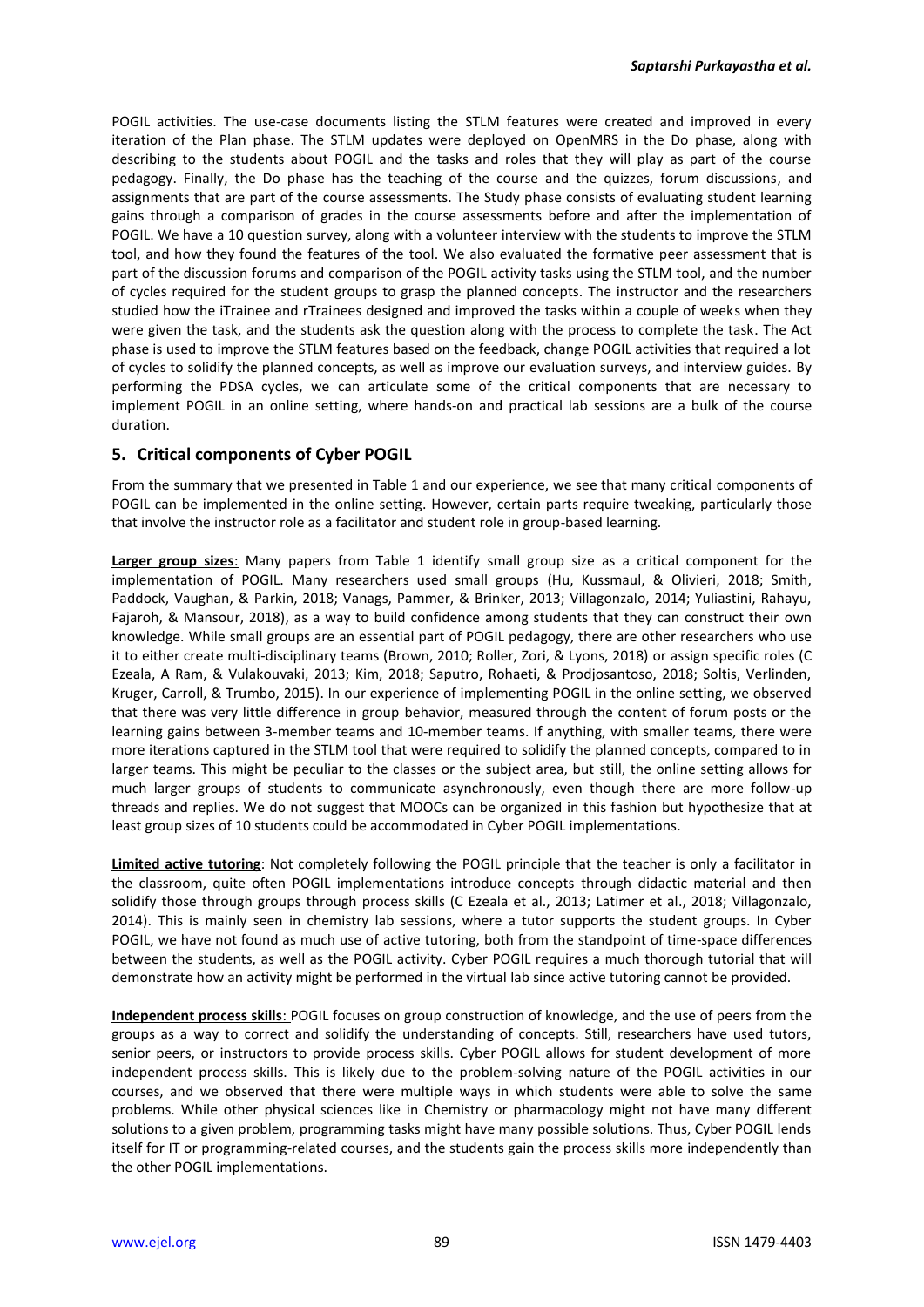**Critical role of monitoring tool**: Unlike physical, in-class implementations of POGIL where equipments (in Chemistry) or manikins (in Nursing) do not play a significant role, Cyber POGIL critically depend on the monitoring tool through which students will perform the activities. This demonstrates a dual nature of the technology – as both a supportive tool, as well as a dependency for the learning. Unless the tools are custommade for the content of the course, students will get stuck with the usability problems with the tool, instead of focusing on learning the concepts from the course.

## **6. Conclusion**

Other schemes used for engagement and socialization of the online students are Flipped Classroom, Active Learning and Communicative language teaching. The flipped classroom settings promotes student centered learning approach and collaboration, but it also can create or lead to a digital divide. The success of this scheme relies on preparation and trust. Active learning occur in many forms, such as Discovery Learning, project based learning and cooperative learning are a few techniques that fall under this schemes. This learning form is goal driven and activity based learning. However it has been observed that these activities are time taking. Communicative language teaching is an approach to language teaching that focalizes on the concept of interaction as both means and ultimate goal of study.

Cyber POGIL might be a requirement for the evolution of the guided inquiry learning pedagogy in the future. The critical components that are different for Cyber POGIL such as large student groups, limited active tutoring, independent process skills and the role of the monitoring tool are different from traditional in-class POGIL implementations. The usual critical components of the teacher as a facilitator, specific POGIL activities that teach process skills, critical thinking and team-based learning strategies need to be implemented in Cyber POGIL too. We have implemented the Cyber POGIL in two courses only, that is not enough to identify all critical components of cyber POGIL. This is considered as a limitation of our study. We hope many other researchers, including the POGIL project itself, can produce more evidence about the implementation of POGIL in online settings.

## **References**

- Anderson, T., & Dron, J. (2011). Three generations of distance education pedagogy. *The International Review of Research in Open and Distributed Learning*, *12*(3), 80–97. https://doi.org/10.19173/irrodl.v12i3.890
- Baleni, Z. G. (2015). Online Formative Assessment in Higher Education: Its Pros and Cons. *Electronic Journal of E-Learning*, *13*(4), 228–236.
- Bell, B., & Cowie, B. (2001). The characteristics of formative assessment in science education. *Science Education*, *85*(5), 536–553. https://doi.org/10.1002/sce.1022
- Bennett, R. E. (2011). Formative assessment: a critical review. *Assessment in Education: Principles, Policy & Practice*, *18*(1), 5–25. https://doi.org/10.1080/0969594X.2010.513678
- Best, M., & Neuhauser, D. (2006). Walter A Shewhart, 1924, and the Hawthorne factory. *BMJ Quality & Safety*, *15*(2), 142– 143. https://doi.org/10.1136/qshc.2006.018093
- Black, P., & Wiliam, D. (2009). Developing the theory of formative assessment. *Educational Assessment, Evaluation and Accountability(Formerly: Journal of Personnel Evaluation in Education)*, *21*(1), 5. https://doi.org/10.1007/s11092-008- 9068-5
- Bloomrosen, M., & Berner, E. S. (2017). Findings from the 2017 Yearbook Section on Health Information Management. *Yearbook of Medical Informatics*, *26*(01), 78–82.
- Briggs, D. C., Ruiz‐Primo, M. A., Furtak, E., Shepard, L., & Yin, Y. (2012). Meta-Analytic Methodology and Inferences About the Efficacy of Formative Assessment. *Educational Measurement: Issues and Practice*, *31*(4), 13–17. https://doi.org/10.1111/j.1745-3992.2012.00251.x
- Brown, P. J. (2010). Process-oriented guided-inquiry learning in an introductory anatomy and physiology course with a diverse student population. *Advances in Physiology Education*, *34*(3), 150–155.
- C Ezeala, C., A Ram, A., & Vulakouvaki, N. (2013). Learning gain of pharmacy students after introducing guided inquiry learning with computer simulation in a pharmacology class in Fiji. *Journal of Educational Evaluation for Health Professions*, *10*. https://doi.org/10.3352/jeehp.2013.10.9
- Chattopadhyay, S., Shankar, S., Gangadhar, R. B., & Kasinathan, K. (2018). Applications of Artificial Intelligence in Assessment for Learning in Schools. *Handbook of Research on Digital Content, Mobile Learning, and Technology Integration Models in Teacher Education*, 185–206. https://doi.org/10.4018/978-1-5225-2953-8.ch010
- Cowie, B., & Bell, B. (1999). A Model of Formative Assessment in Science Education. *Assessment in Education: Principles, Policy & Practice*, *6*(1), 101–116. https://doi.org/10.1080/09695949993026
- Delquadri, J., Greenwood, C. R., Whorton, D., Carta, J. J., & Hall, R. V. (1986). Classwide Peer Tutoring. *Exceptional Children*, *52*(6), 535–542. https://doi.org/10.1177/001440298605200606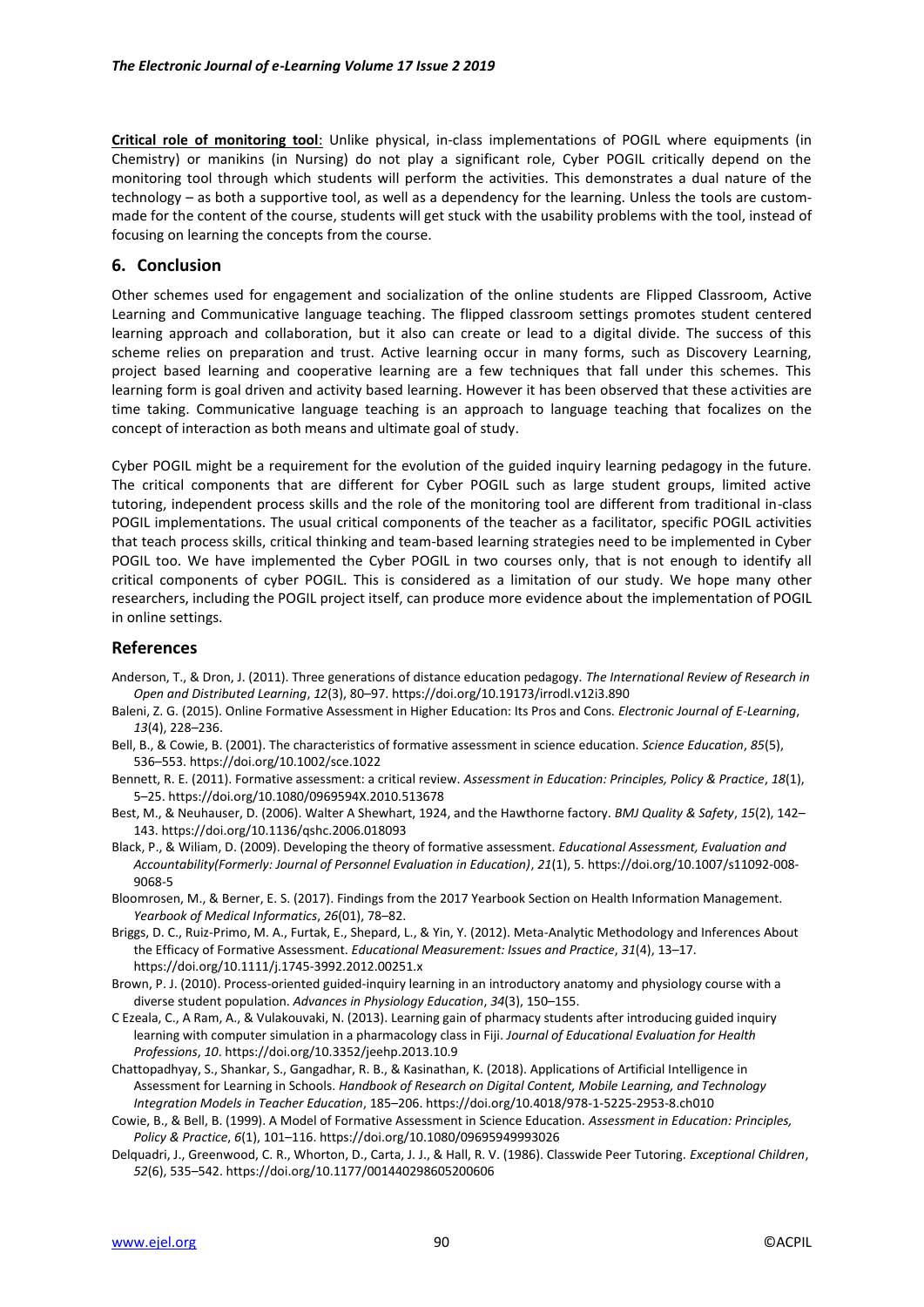- Dixson, M. D., Greenwell, M. R., Rogers-Stacy, C., Weister, T., & Lauer, S. (2017). Nonverbal immediacy behaviors and online student engagement: bringing past instructional research into the present virtual classroom. *Communication Education*, *66*(1), 37–53. https://doi.org/10.1080/03634523.2016.1209222
- Dunn, K. E., & Mulvenon, S. W. (2009). A critical review of research on formative assessment: The limited scientific evidence of the impact of formative assessment in education. *Practical Assessment, Research & Evaluation*, *14*(7), 1– 11.
- Dutton, P. J., Bickerstaff, H. E., Rymer, J. M., Webb, M. E., Ballinger-Mills, D., Greenough, A., & Reynolds, P. A. (2017). Investigation of Formative Assessment of Learning (INFORMAL): The Performance Indicator Tool (PIT). *Technology, Knowledge and Learning*, *22*(2), 161–171. https://doi.org/10.1007/s10758-017-9307-2

Friðriksdóttir, K. (2018). The impact of different modalities on student retention and overall engagement patterns in open online courses. *Computer Assisted Language Learning*, *31*(1–2), 53–71. https://doi.org/10.1080/09588221.2017.1381129

- Gibson, C. J., Dixon, B. E., & Abrams, K. (2015). Convergent evolution of health information management and health informatics. *Applied Clinical Informatics*, *06*(1), 163–184. https://doi.org/10.4338/ACI-2014-09-RA-0077
- Gikandi, J. W., Morrow, D., & Davis, N. E. (2011). Online formative assessment in higher education: A review of the literature. *Computers & Education*, *57*(4), 2333–2351. https://doi.org/10.1016/j.compedu.2011.06.004
- Graesser, A., & McDaniel, B. (2017). Conversational agents can provide formative assessment, constructive learning, and adaptive instruction. In *The Future of Assessment* (pp. 85–112). Routledge.
- Green, N. C., Edwards, H., Wolodko, B., Stewart, C., Brooks, M., & Littledyke, R. (2010). Reconceptualising higher education pedagogy in online learning. *Distance Education*, *31*(3), 257–273. https://doi.org/10.1080/01587919.2010.513951

Hamodi, C., López-Pastor, V. M., & López-Pastor, A. T. (2017). If I experience formative assessment whilst studying at university, will I put it into practice later as a teacher? Formative and shared assessment in Initial Teacher Education (ITE). *European Journal of Teacher Education*, *40*(2), 171–190. https://doi.org/10.1080/02619768.2017.1281909 Hanson, D. M. (2006). *Instructor's guide to process-oriented guided-inquiry learning*. Citeseer.

Hooshyar, D., Ahmad, R. B., Yousefi, M., Fathi, M., Horng, S.-J., & Lim, H. (2016). Applying an online game-based formative assessment in a flowchart-based intelligent tutoring system for improving problem-solving skills. *Computers & Education*, *94*, 18–36. https://doi.org/10.1016/j.compedu.2015.10.013

Hu, H. H., Kussmaul, C., & Olivieri, L. M. (2018). Special Session: Exploring and Discovering Concepts via POGIL. In *Proceedings of the 49th ACM Technical Symposium on Computer Science Education* (pp. 820–821). New York, NY, USA: ACM. https://doi.org/10.1145/3159450.3159637

Janke, T., & Varma-Nelson, P. (2014). Cyber Peer-Led Team Learning (cPLTL). In *EdMedia: World Conference on Educational Media and Technology* (pp. 29–34). Association for the Advancement of Computing in Education (AACE).

- Kim, S. S. (2018). m-POGIL (modified-Process Oriented Guided Inquiry Learning) based Plastics Laboratory. Presented at the 2018 ASEE Annual Conference & Exposition. Retrieved from https://peer.asee.org/m-pogil-modified-process-orientedguided-inquiry-learning-based-plastics-laboratory
- Latimer, D. R., Ata, A., Forfar, C. P., Kadhim, M., McElrea, A., & Sales, R. (2018). Overcoming the Hurdle from Undergraduate Lab to Research Lab: A Guided-Inquiry Structural Characterization of a Complex Mixture in the Upper-Division Undergraduate Organic Lab. *Journal of Chemical Education*, *95*(11), 2046–2049. https://doi.org/10.1021/acs.jchemed.7b00421

Lau, A. M. S. (2016). 'Formative good, summative bad?' – A review of the dichotomy in assessment literature. *Journal of Further and Higher Education*, *40*(4), 509–525. https://doi.org/10.1080/0309877X.2014.984600

- Lull, M. E., & Mathews, J. L. (2016). Online Self-testing Resources Prepared by Peer Tutors as a Formative Assessment Tool in Pharmacology Courses. *American Journal of Pharmaceutical Education*, *80*(7), 124. https://doi.org/10.5688/ajpe807124
- Mauser, K., Sours, J., Banks, J., Newbrough, J. R., Janke, T., Shuck, L., … Varma-Nelson, P. (2011). Cyber peer-led team learning (cPLTL): Development and implementation. *EDUCAUSE Review Online*, *34*(4), 1–17.
- McFarland, J., Hussar, B., Wang, X., Zhang, J., Wang, K., Rathbun, A., … Mann, F. B. (2018). *The Condition of Education 2018. NCES 2018-144*. National Center for Education Statistics. Retrieved from https://eric.ed.gov/?id=ED583502
- McLaughlin, T., & Yan, Z. (2017). Diverse delivery methods and strong psychological benefits: A review of online formative assessment. *Journal of Computer Assisted Learning*, *33*(6), 562–574. https://doi.org/10.1111/jcal.12200
- Mingfei, L., & Jie, Z. (2010). Study on the Mechanisms of Team Learning upon Knowledge Transfer: A Research Based on Social Constructivism Learning Theory. In *2010 3rd International Conference on Information Management, Innovation Management and Industrial Engineering* (Vol. 1, pp. 196–200). https://doi.org/10.1109/ICIII.2010.53
- Moen, R., & Norman, C. (2006). *Evolution of the PDCA cycle*. Citeseer.
- Moog, R. S., Spencer, J. N., & Straumanis, A. R. (2006). Process-Oriented Guided Inquiry Learning: POGIL and the POGIL Project. *Metropolitan Universities*, *17*(4), 41–52.
- Nicol, D. J., & Macfarlane‐Dick, D. (2006). Formative assessment and self‐regulated learning: a model and seven principles of good feedback practice. *Studies in Higher Education*, *31*(2), 199–218. https://doi.org/10.1080/03075070600572090
- Offerdahl, E. G., McConnell, M., & Boyer, J. (2018). Can I Have Your Recipe? Using a Fidelity of Implementation (FOI) Framework to Identify the Key Ingredients of Formative Assessment for Learning. *CBE—Life Sciences Education*, *17*(4), es16. https://doi.org/10.1187/cbe.18-02-0029
- Parmelee, D., Michaelsen, L. K., Cook, S., & Hudes, P. D. (2012). Team-based learning: A practical guide: AMEE Guide No. 65. *Medical Teacher*, *34*(5), e275–e287. https://doi.org/10.3109/0142159X.2012.651179